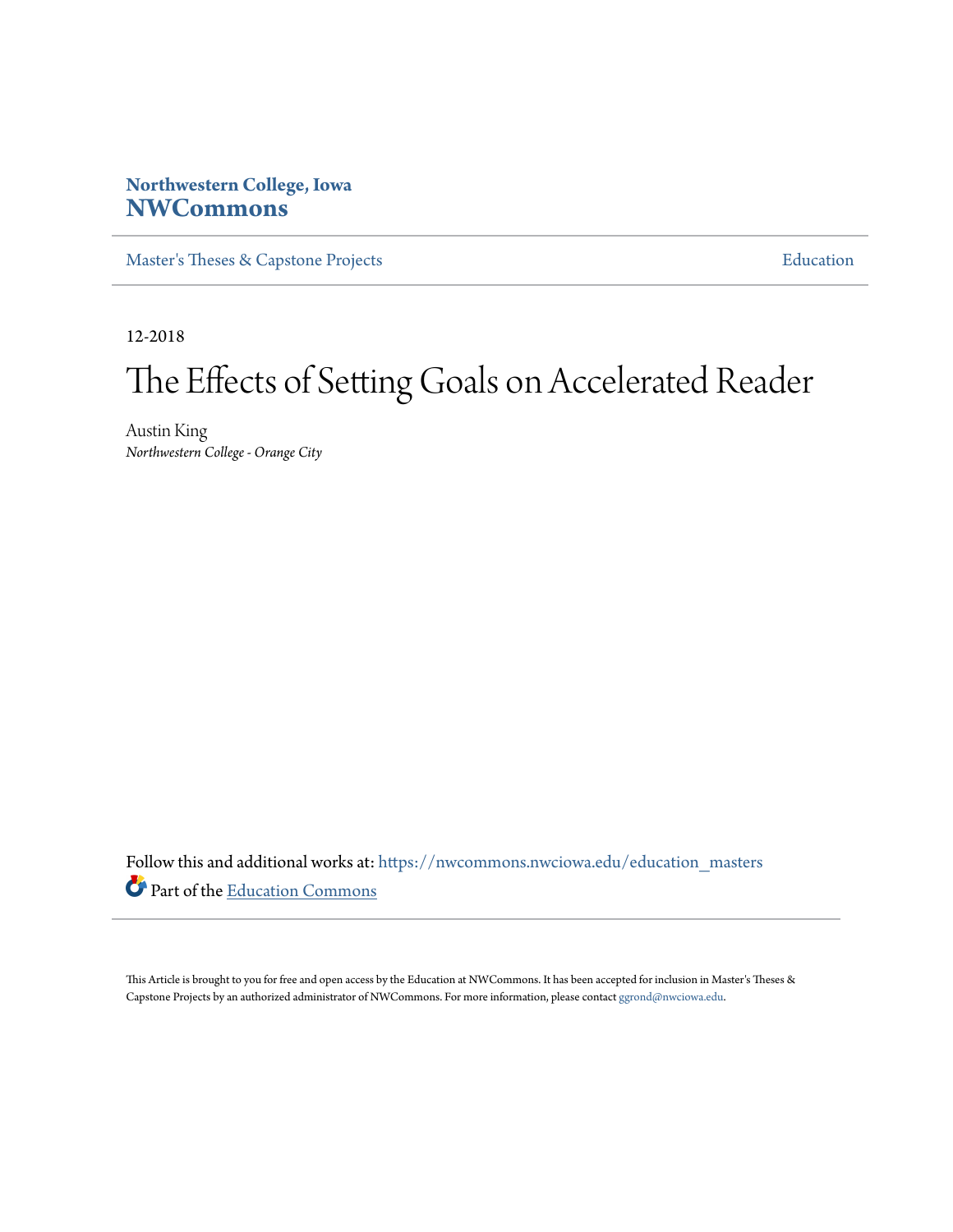The Effects of Setting Goals on Accelerated Reader

Austin King

Northwestern College

An Action Research Project Presented

in Partial Fulfillment of the Requirements

For the Degree of Master of Education

December 2018

Dr. Sara Waring-Tiedeman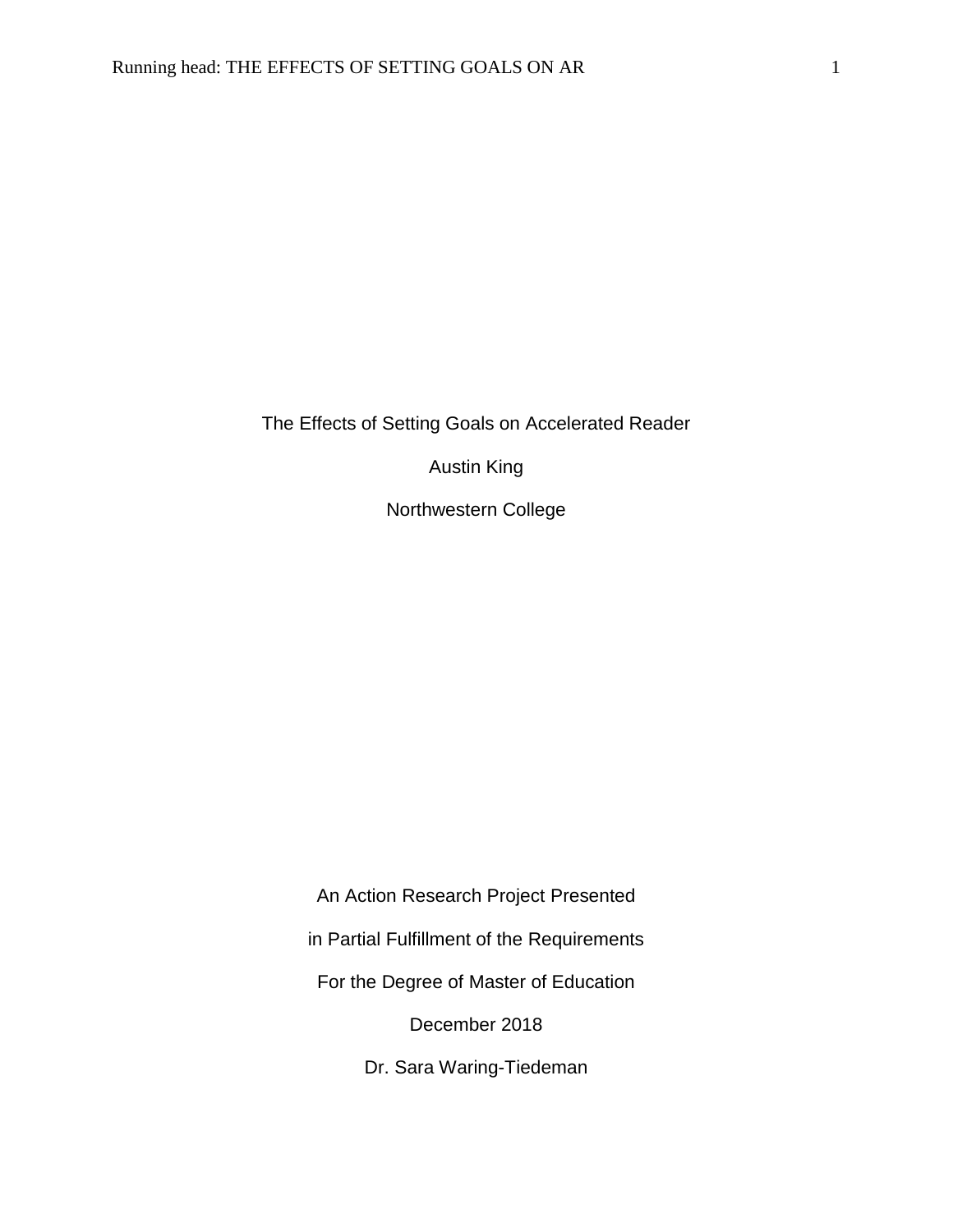# **Table of Contents**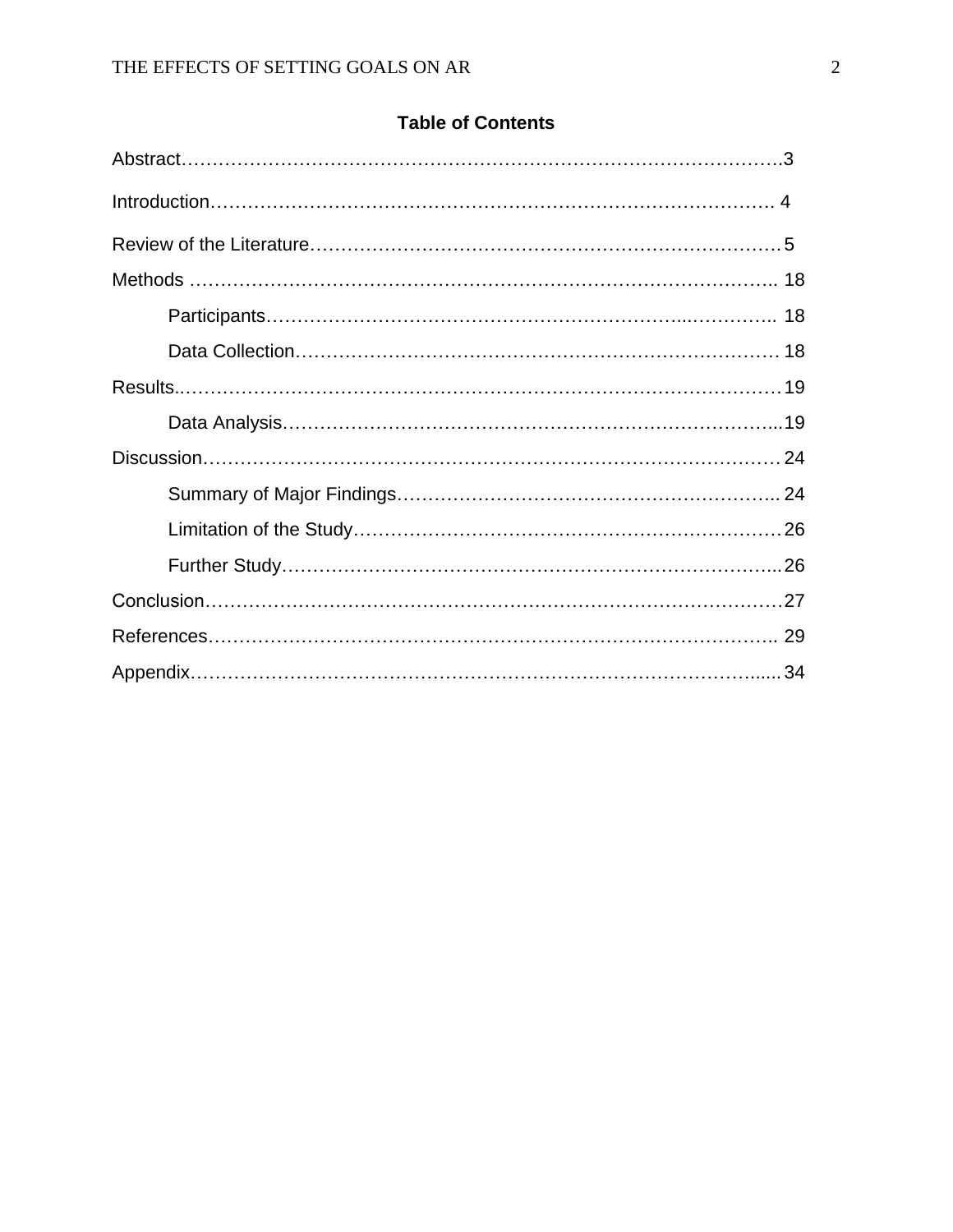#### **Abstract**

The purpose of this action research project was to determine if sixth grade English and language arts (ELA) and reading students' reading habits are due solely to Accelerated Reader (AR) point mandates by their classroom teachers and if by allowing them to set their own reading goals, whether or not they will be able to attain an equal or greater amount of AR points. Rather than be given a minimum number of AR points for a quarter which would then be input to the grade book, students were asked to create self-set goals based on their final fifth grade quarter totals. Along with parents, students set goals to challenge themselves and met with the teacher following the quarter to discuss their progress towards their quarter goal, amount of time spent reading outside of school, and appropriate difficulty levels of books read. Students then set AR-point goals for the second quarter as well as general independent reading goals. The researcher's hope was to see an increase in intrinsic reading motivation with the setting of their own goals and reading books based on interest rather than just maximum number of points.

*Keywords*: reading motivation, self-set goals, Accelerated Reader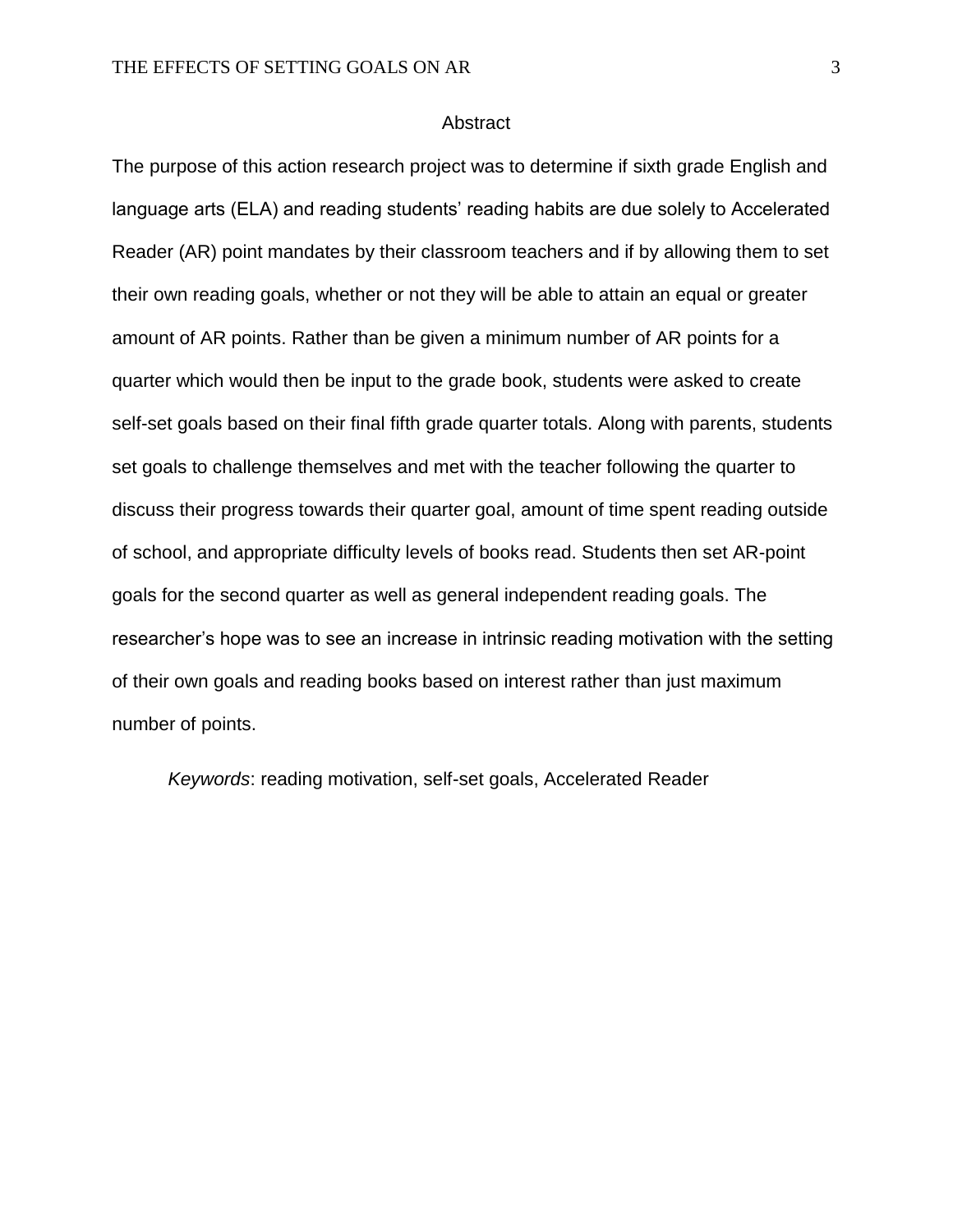Individual Goal-Setting and its Effects on Accelerated Reader

Reluctant readers can be divided into three categories: those who can't read, don't read, and won't read (Bright, 2017). Mark Twain once said that those who don't read good books have no advantage over those who can't. The impetus for this study comes from the widespread use of the *Accelerated Reader* (AR) program and its claim to develop lifelong learners. As with many trends in education, some teachers have vocalized their doubts about the effectiveness of AR in the long-term. The researcher shares those doubts as well as doubts about the short-term usefulness.

In order to truly understand the effects of any reading program that claims to transform (Renaissance Learning, 2011) a school district within a matter of years, students should be examined over a greater length of time. Just as BPA, a cheap, easy to manufacture alternative to plastics at the time, was used in plastics for over 50 years before their adverse effects (Vogel, 2009) were uncovered, many commonly deployed practices in education are found to be detrimental after many years of use. There is a profound lack of current literature specifically examining how Accelerated Reader affects todays' students. After only three years of using AR, by sixth grade, students are already tired of the drag of AR points and being kept inside from recess at the end of the quarter should their requirement not be met.

The research question is: Does goal-setting affect a sixth grade students' Accelerated Reader point accumulation total in a quarter? The hope is, by using self-set goals, encouraging self-assessment, and holding short reading conferences with them, students will be more intrinsically motivated, possibly reading material they find interesting rather than books that are statistically beneficial for their grades. The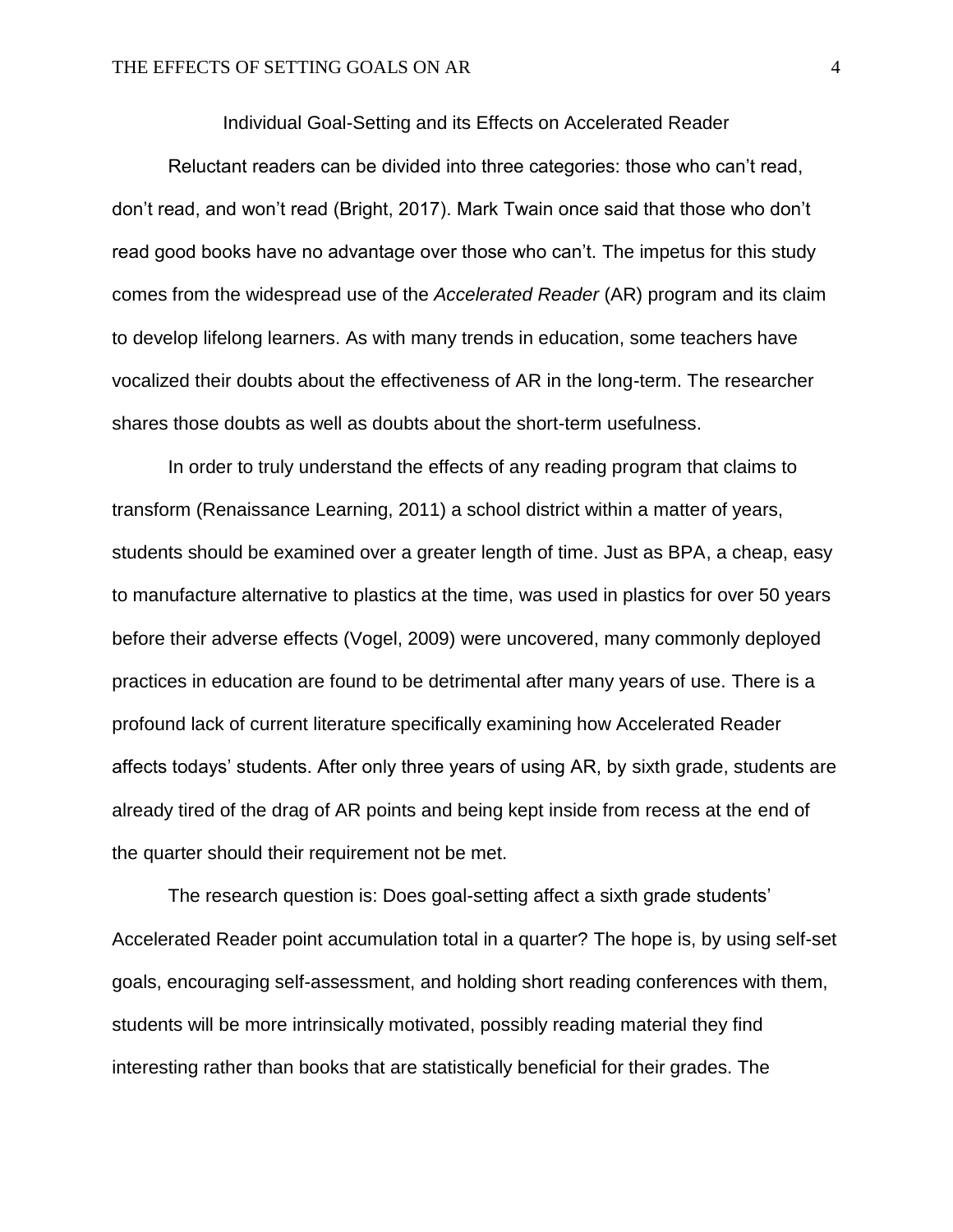hypothesis is that students' AR point totals will increase, or at least equal those of the previous, grade-level point requirements and that students will enjoy their reading more, knowing it's for pleasure or a personal challenge rather than a mandate.

# **Review of the Literature**

Stimulating students' reading enjoyment and interest in reading, thus increasing reading proficiency, has been a primary concern of teachers who desire equal opportunities for all students (Bright, 2017; De Naeghel, Valcke, De Meyer, Warlop, van Braak, and Ven Keer, 2014; Applegate and Applegate, 2010; Edmunds and Bauserman, 2006; Gambrell, 1996). It has evolved into one the most intensely studied factors contributing to either success or failure in early elementary school. Applegate and Applegate (2010) acknowledge the motivation of students, especially as it pertains to reading is far from a straightforward science. Researcher Jessie De Naeghel (2012, 2014) constantly analyzes extrinsic versus intrinsic motivators, trying to assist teachers in best practice, especially concerning reading motivation. Motivating students in school is still in the forefront of teachers' continued education. Studies have shown that a student's reading frequency and performance are greatly impacted by intrinsic reading motivation. A study conducted by De Naeghel et al. (2014) found that an adolescent's perceived teacher involvement (investing personal resources, expressing affection, and enjoying time with students) is the most strongly connected factor of teacher behavior with students' reading motivation, suggesting that the teacher, not autonomy or structure like Renaissance Learning's Accelerated Reader—while still important—will determine a child's reading success. Teachers seem to grasp these concepts, but have difficulty applying them to their instruction.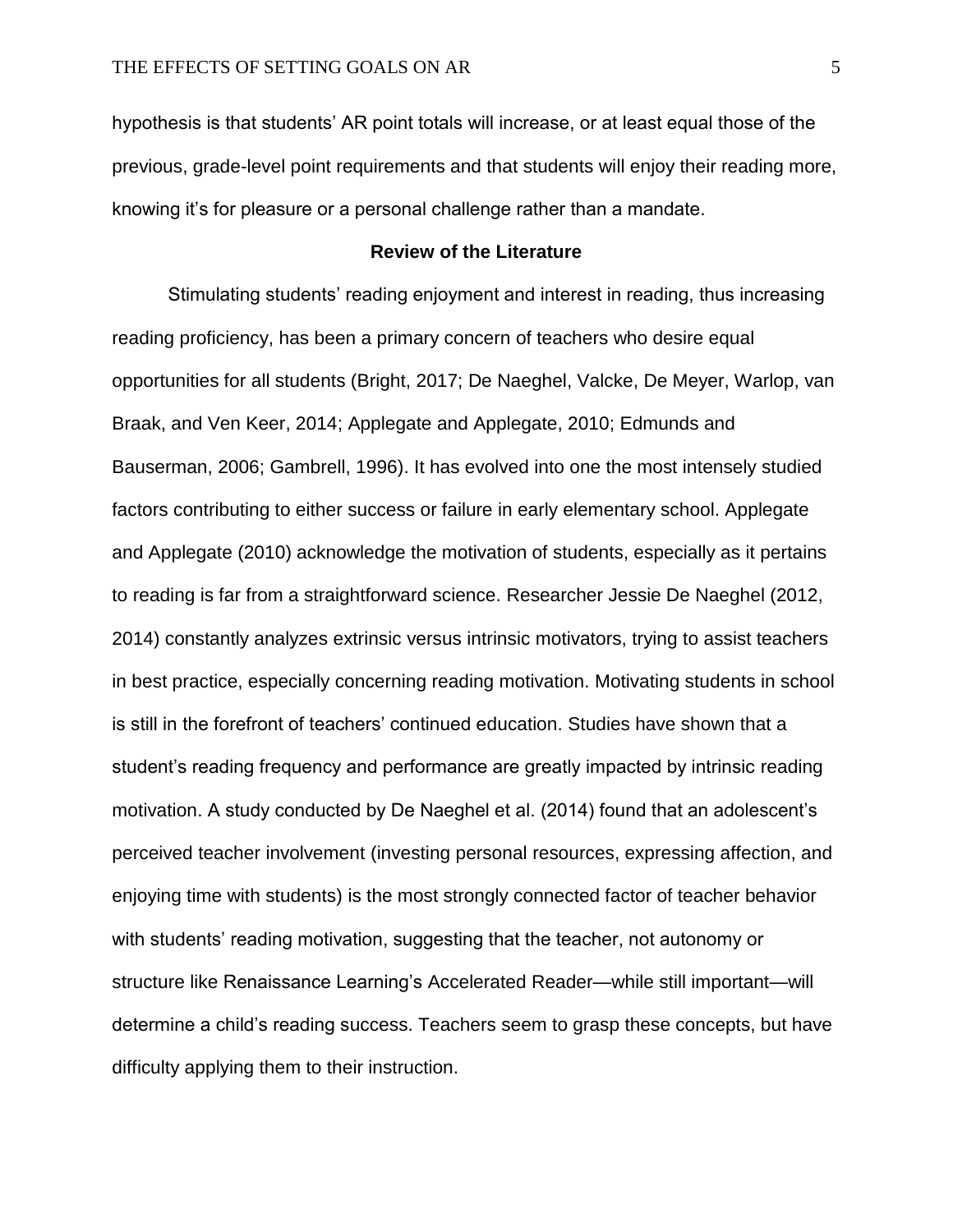An earlier study conducted by De Naeghel et al. (2012) emphasized that requiring students to increase reading volume, using programs such as AR, did not bridge the known gap between intrinsic and extrinsic readers. It would make sense, then, that motivation and reading comprehension can be accounted for by reading frequency. Autonomously motivated readers are likely to invest extra time into reading (De Naeghel et al., 2012). Another troubling discovery of their study was the confirmation of reading motivation and performance discrepancies between boys and girls with girls reporting significantly higher intrinsic reading motivation (De Naeghel et al., 2012). Marinak and Gambrell's (2010) findings also support this statement, along with vastly different attitudes toward reading. Shiefele and Loweke (2017) found that intrinsic reading motivation shows positive effects only if extrinsic motivation is low. For this reason, there should be as little reward and competition tied to reading as possible.

Student views about their ability and whether they are successful readers also changes over time from elementary to middle and high school years, generally in a downward spiral (Wolters, Denton, York, & Francis, 2013). Adolescents who have struggled in their elementary years tend display lower self-esteem and increased perceptions about the difficulty of a given reading task compared to their more competent peers (Wolters et al., 2013). Thus, a major task of education would be to liberate the bold curiosity with which children enter this life (Bright, 2017). Too often teachers' methods or materials turn students into mindless readers who only do so to check off a box and move to a more pleasurable activity. This can be observed even in early grades; cause for concern within teachers. Over time, students who experience a history of poor performance or understanding are more likely to show decreased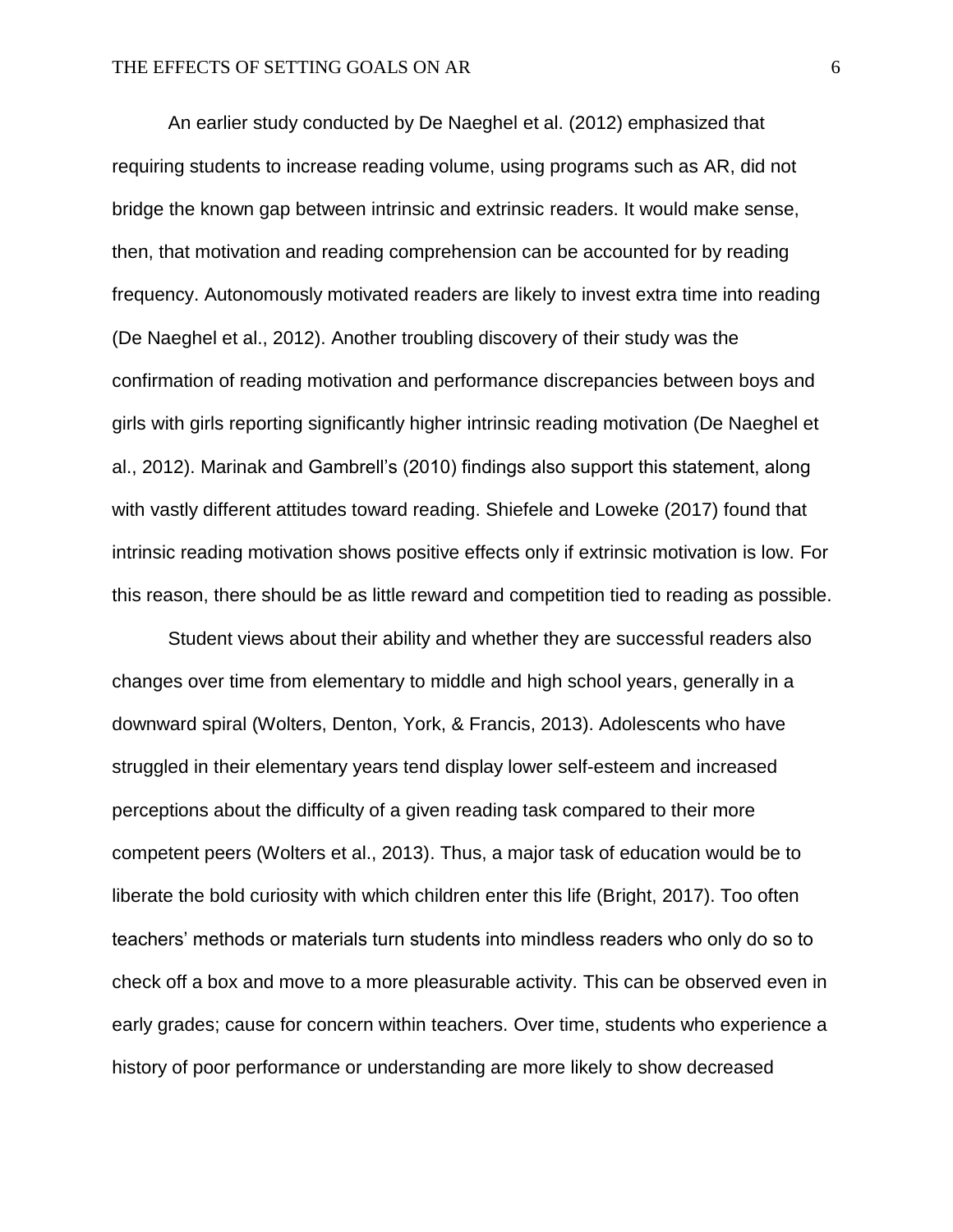interest in subject matter and devalue it (Wolters et al., 2013). This is important to note when students are taking AR tests but receive a reduced number of points for missing comprehension questions that require direct recall of details from a book they may have started reading weeks ago. An interesting note from the author's research was that when compared to the more proficient peers, struggling adolescent readers displayed higher levels of intrinsic motivation and higher values for reading (Wolters et al., 2013). Once students understand that struggling is acceptable, they are less reluctant and more willing to engage because of their own volition to improve (Bright, 2017). This reinforces the point that educators should be the number one fans of students, making them believe in themselves. Struggling readers are also prone to exhibit avoidance goals because of prior adoption of performance goals with lower levels of achievement (Wolters et al., 2013). This is the precise reason there is a need for the goal-setting research. Students should be able to set attainable goals for themselves to experience success.

As far as extrinsic or intrinsic motivators for reading go, the research agrees on the superiority of intrinsic motivation as far as the love of reading. However, Schaffner, Schiefele, and Ulferts (2013) do state that competition, recognition, grades, and compliance have been found to show a positive correlation with a student's reading for enjoyment. Later, though, the author acknowledges finding a negative relation between extrinsic reading motivation and reading amount as well as comprehension. They summarize that extrinsic motivation could prove detrimental to those reading outcomes. In general, they found little sound evidence in the triangular relationship between motivation, reading amount, and comprehension (Schaffner et al., 2013). This leads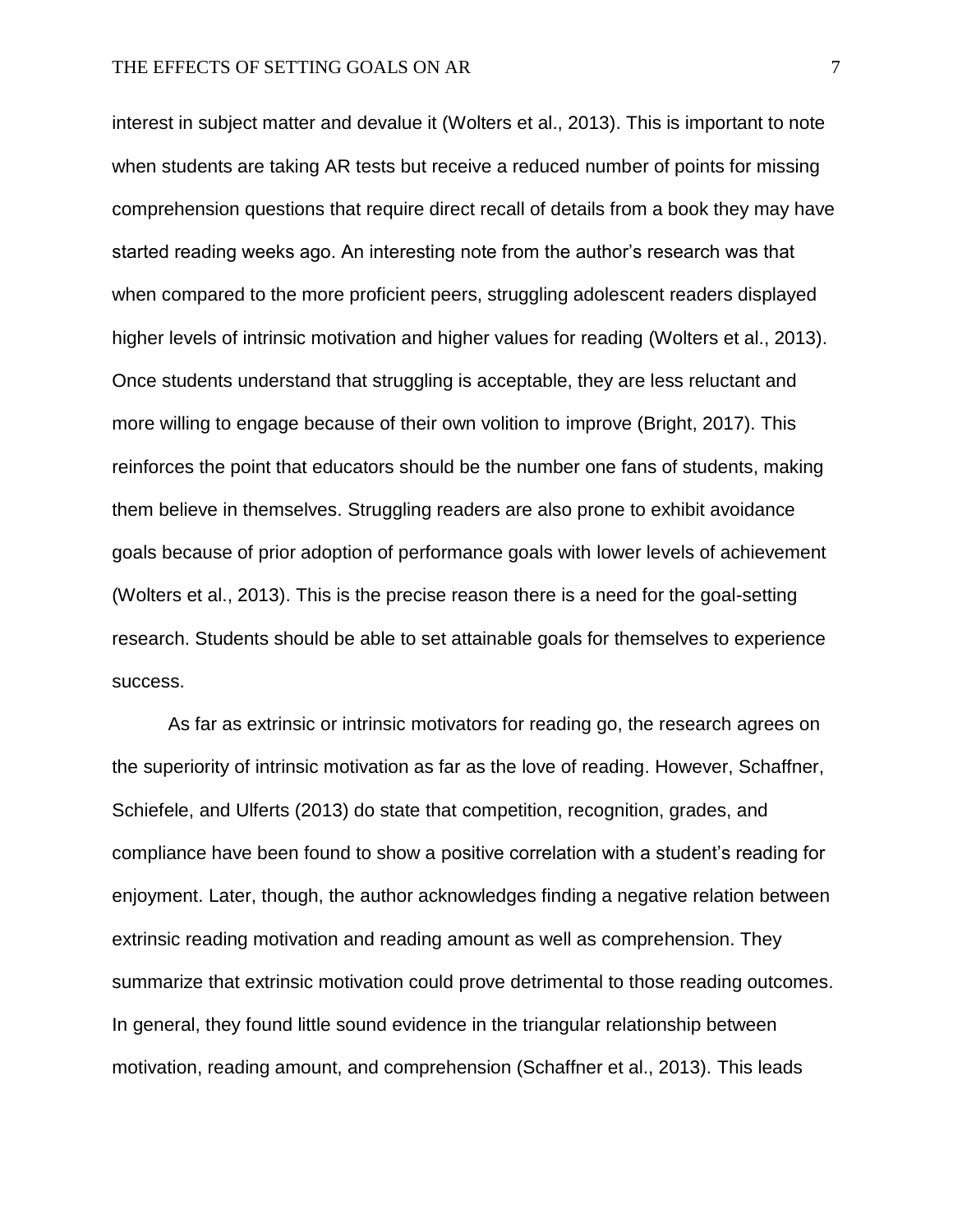many in education to question why extrinsic motivators are still in use within our schools. I believe the most likely answer is that extrinsic motivators like treats or rewards work well pro tempore, which is generally of more urgent concern to educators than how readers respond in future classes. Standardized testing pressure likely only compounds this issue. The purpose for instruction has become not the education of the child but the passing of the test (Meier & Wood, 2004).

Guthrie, Klauda, and Ho (2013) report that qualitative measures such as amount of time spent reading, observed concentration in reading tasks, and self-reported effort have all shown a strong correlation to reading achievement. Intentional teaching practices such as classroom arrangements encouraging peer interaction have been shown to support social motivation by many researchers in this literature review. Exchanging ideas and sharing expertise based on reading, student-led discussion groups and book talks, team projects like making posters, and peer conferencing with student feedback are all positively connected with reading engagement (Guthrie et al., 2013). Teachers should also emphasize autonomy, relevance to student lives, collaborative learning, and self-efficacy as they are all shown to be appropriate motivational constructs. Educators know student choice, close relationships with teachers, relevance, etc. have profound positive effects on instruction, but planning for student choice and making personal connections with difficult students proves difficult in implementation. Bright (2017) and Meier (2015) both note that when children are given responsibility for their own progress as a reader, they improved and found success. Not solely choice—which is a lifelong skill—but also responsibility for their progress can promote the intrinsic qualities this researcher desires. "Instruction that enables students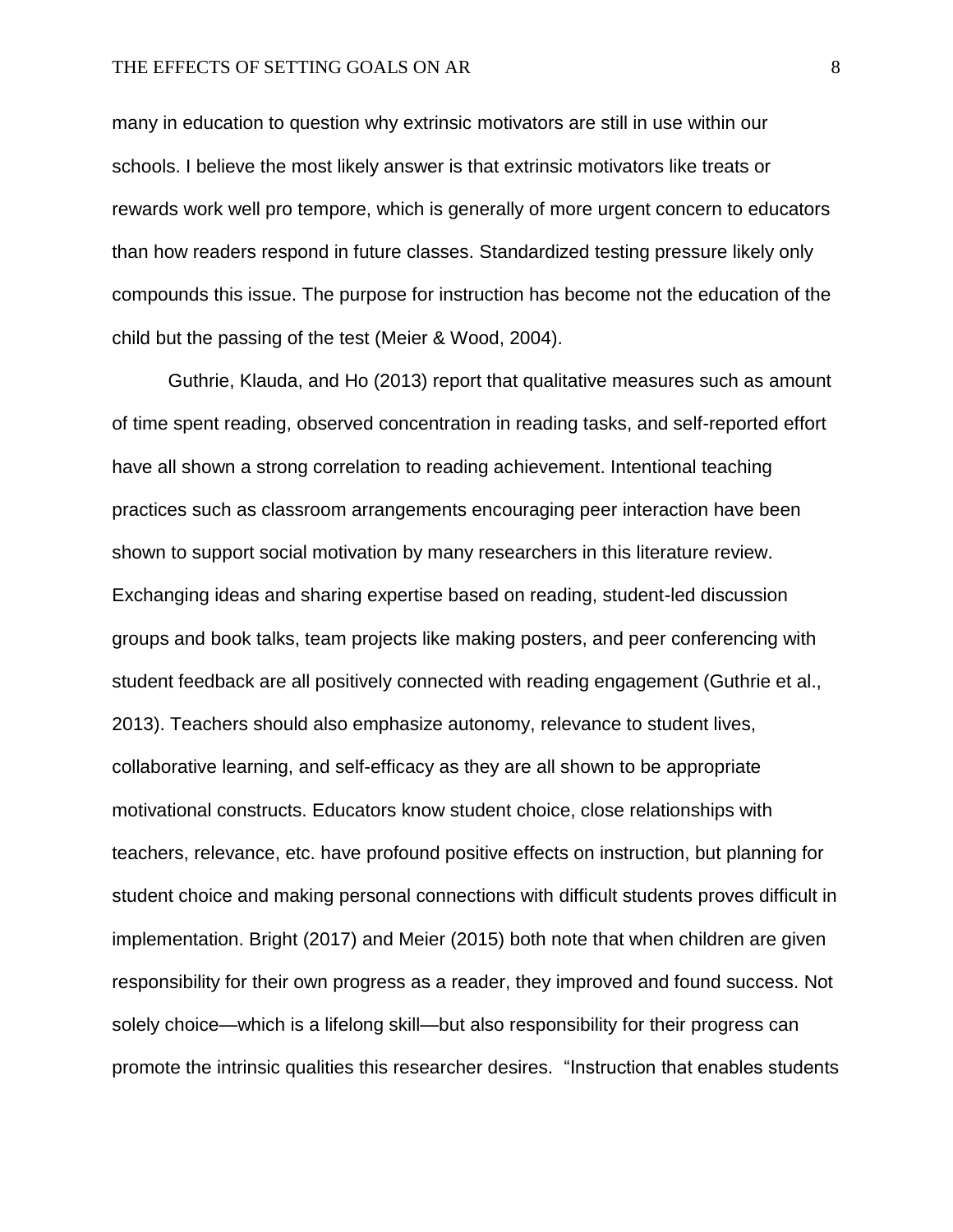to learn to set realistic goals during reading and to evaluate their progress increases self-efficacy and achievement in reading tasks" (Guthrie et al., 2013, p. 11). The positive feedback on goal-setting forms the basis for this action research.

After extensive research on the relationship between reading motivation and reading goals, Cabral-Marquez (2015) found numerous behavioral and cognitive benefits for goal setting. First, the author found that setting goals led to improved academic performance. Next, there was less redirecting of students' attention during independent reading time away from irrelevant tasks. Further, goal setting was found to energize and stimulate individuals who might not otherwise persist in a task as difficult as reading when a student's self-efficacy is low. When the author refers to goal setting, she is referring to individual, personalized, self-set goals. Having a teacher tell a student their standardized test score should increase by five points is not the type of goal referred to and is not what this researcher intends to employ.

Although conventional wisdom would suggest self-set goals have a more favorable outcome within students than assigned goals, Cabral-Marquez (2015) does not see this as conclusive. She does say, whether assigned or self-set, holding short, individual conferences with students to discuss the formation of and progress towards goals is vital to successful reading goals. A large aspect of reading is the emotional connection between a reader and the book's story. By suggesting reading conferences be held between teacher and student, the author encourages discourse on material being read which promotes the deeper-level thinking teachers hope to accomplish by simply using AR. Her conclusions reinforce the importance of this study.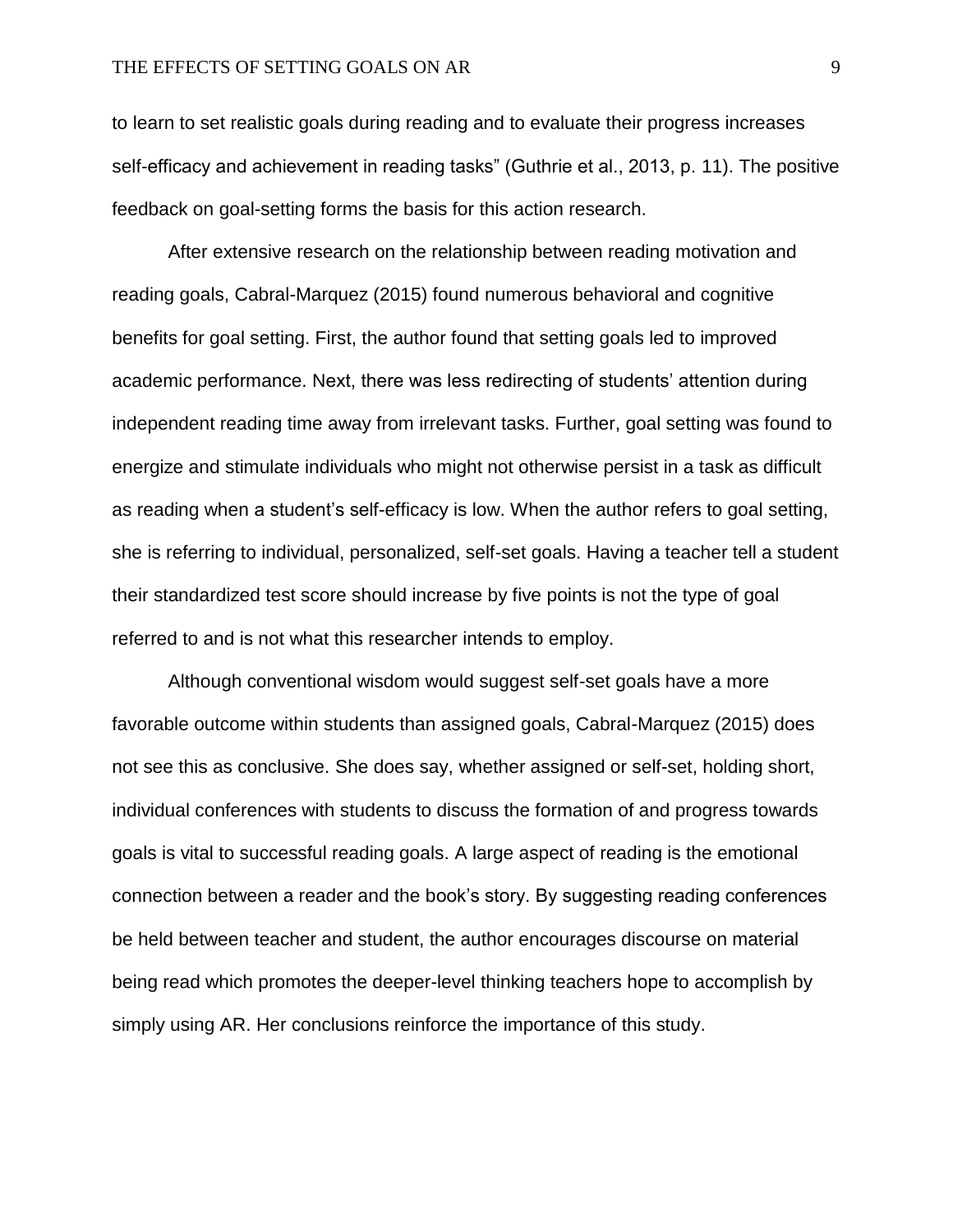Studies on the effects of AR with regards to motivation have been conducted in the past, but there is a profound lack of recently completed studies. One such study by SuHua Huang (2011) describes the need for more information on middle school students (adolescents) rather than just elementary students as much of the literature details. Huang (2011) notes that many of her students, while collecting qualitative data, described a lack of AR tests on books appropriate to their higher reading levels. The school in which her research was done did not allot time specifically for AR, making finding time to read on their own difficult due to after-school activities. Unfortunately, the requirement of AR points as a directly graded item resulted in students sharing answers on tests or searching for the test keys online with many students gaining an attitude focused on "beating" the AR system (Huang, 2011, p. 238). Upon the completion of her research, Huang (2011) found no statistical significance in reading test scores when compared to students not using the AR program (Huang, 2011). She also found tests and prizes were not motivating and book choices or personal interests were far more effective when promoting literacy development. A major drawback of a computerized system such as Accelerated Reader is that the program only offers multiple-choice, literal recall questions rather than any written response, extension activities, or repeated interaction with the text (Huang, 2011). Because of the direct recall required to gain points from an AR test, AR was not found to promote high-level thinking and reflection skills, but rather, produced students who focus on memorizing texts to pass the tests. Finally, any form of extrinsic motivator with AR might be problematic, reducing intrinsic motivation to read when the reader must pass a test to earn points for a book they read;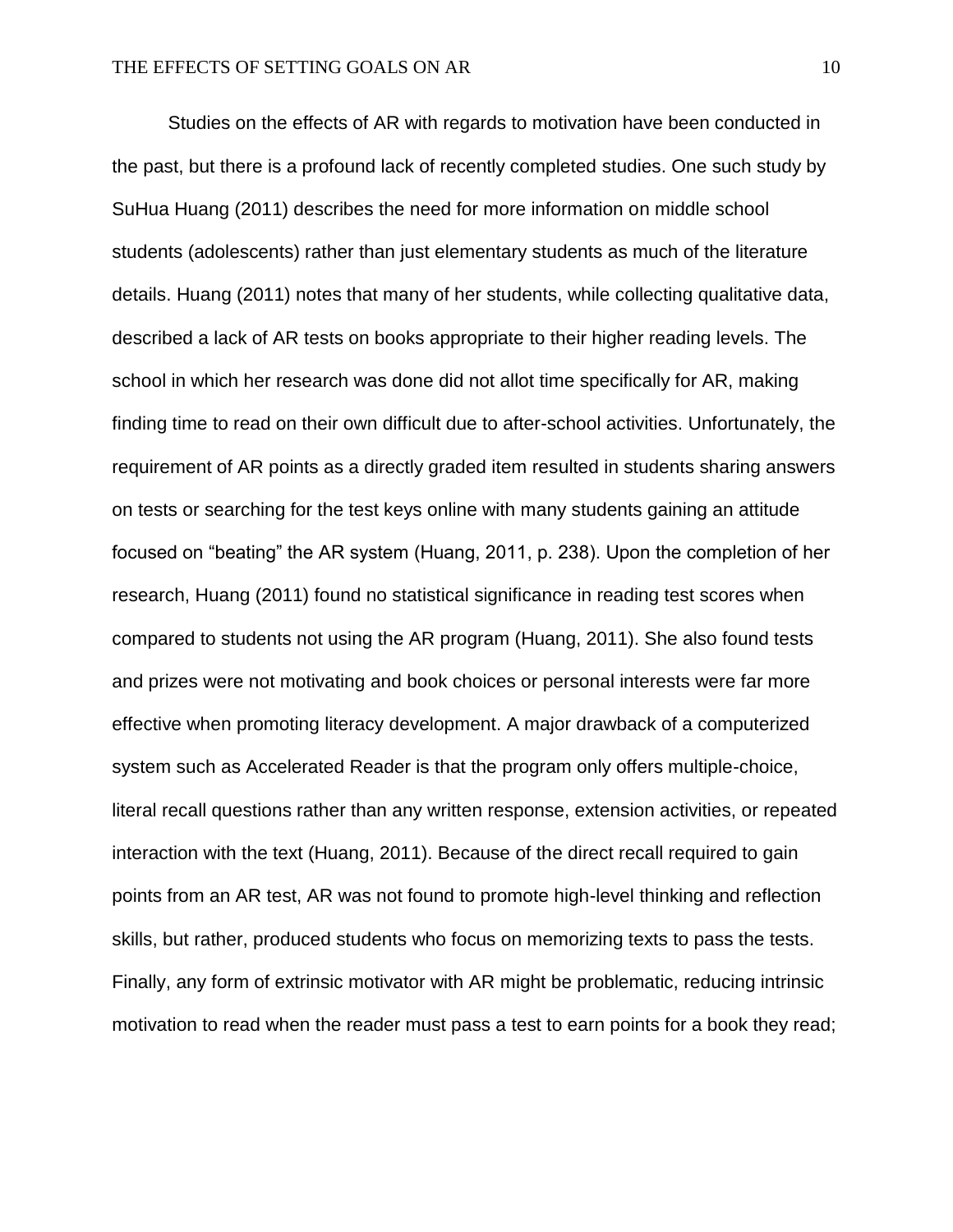many students were also found to have decreased confidence in their reading because of failed (scoring less than 60%) tests (Huang, 2011).

As Huang (2011) mentioned, there is a startling lack of literature on the effects of AR on middle or high school readers. AR is used in over half the schools in the United States, making the results of AR on older children an important question to be answered (Schmidt, 2008). Instead of thinking of a good reader as someone who found pleasure and knowledge in reading, good readers have become children who read a lot of books, score high on AR comprehension tests, and accumulate an abundance of AR points (Schmidt, 2008). Reading has become more of a "job" where completion results in a specific reward or grade (Schmidt, 2008, p. 203). AR is not building a lifelong love of reading. This can be observed in my participating school as well. Fellow colleagues even label free-reading books as AR books, further brainwashing students to believe however much they enjoy AR is equivalent with their reading enjoyment. For this reason, teachers should be more mindful of their language around reading, marking the distinction between reading and the Accelerated Reader comprehension testing.

Often, independent reading is used as a form of classroom management when students return to their classrooms from specialists or recess. Reading in these scenarios is meant as way to quiet children and manage behavior, not to further knowledge or read for the fun of reading. Rather than use AR as a motivator, the author suggests read-alouds, classroom libraries with various genres, and teachers who motivate students through their instruction are essential (Schmidt, 2008). Not all AR has to offer is negative, however, with AR apparently supporting positive attitudes toward academic reading (Schmidt, 2008). Academic reading, however, is not equivalent to the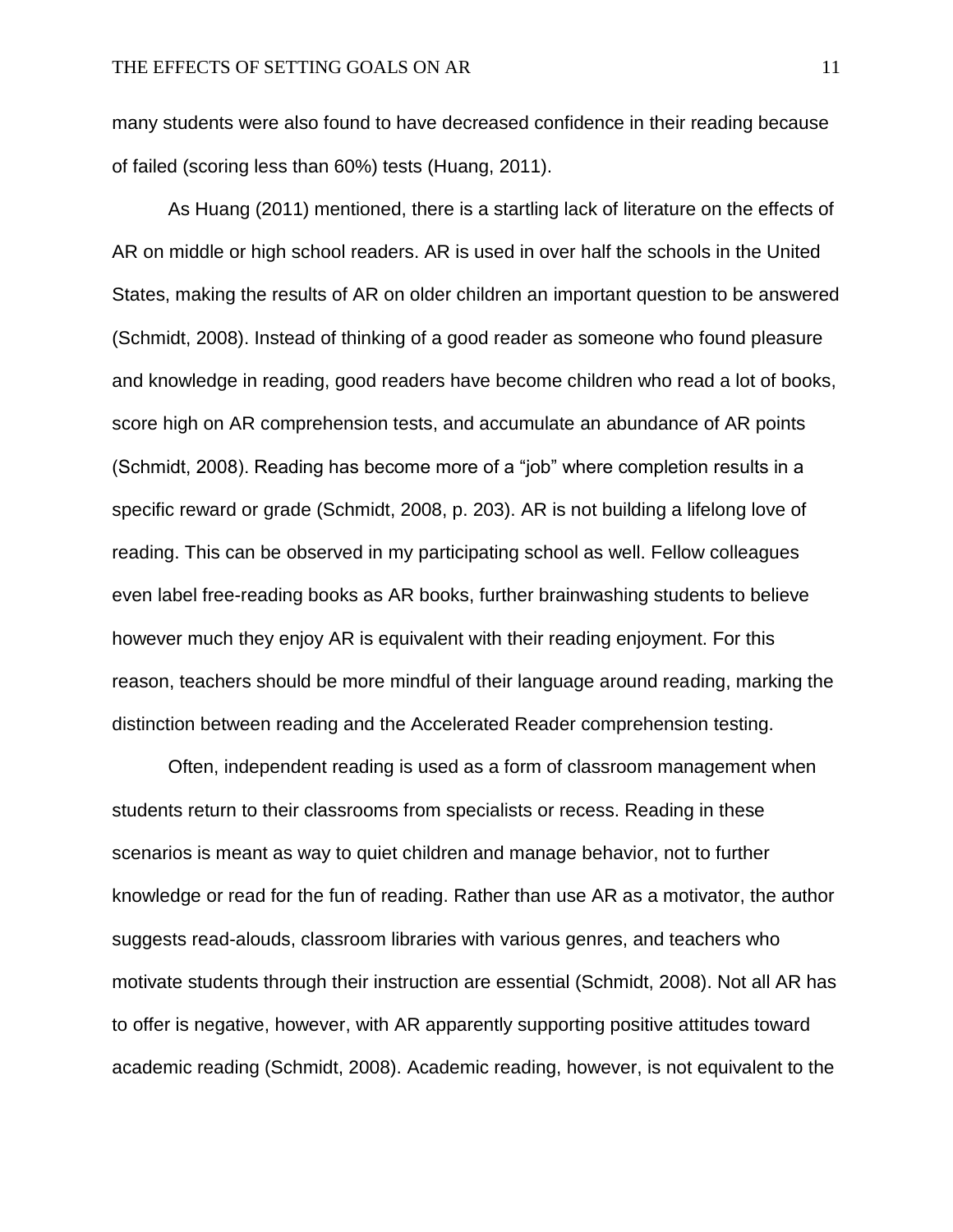recreational reading teachers want to see happen, unprompted, outside of school. Recreational reading, a factor associated with higher reading achievement, was not supported by the use of AR (Schmidt, 2008). Teachers should be mindful, then, of what their own purpose behind requiring AR points is. If it is to increase test scores or promote the love of reading, it seems a moot point after this much research. The author concludes by reminding readers that listening to student literature discussions gives teachers access to what is truly important to every student in their classrooms (Schmidt, 2008).

There are other surprising discoveries found during research on Accelerated Reader in schools such as Pavonetti, Brimmer, and Cipielewski's (2002) findings that students at a particular school were not allowed to have discussions following silent reading times due to fears of them sharing enough for others to pass AR quizzes is particularly disheartening (Pavonetti et al., 2002). This is ridiculous. The thinking in literature and language arts is that discussion amongst peers promotes reading and interest. If AR diminishes this crucial cooperative learning, perhaps an alternative means of accountability needs to be found. In this same school, books not in the school's AR program were not allowed for recreational purposes (Pavonetti et al., 2002). While the AR program has certainly increased their library of eligible tests, directing eager readers away from books because of their lack of AR test seems ludicrous.

The purpose of these authors' study was also to challenge Accelerated Reader's claim to promote lifelong readers. Their findings did not support AR's claim (Pavonetti et al., 2002). They also found that, when used following use in elementary school, AR did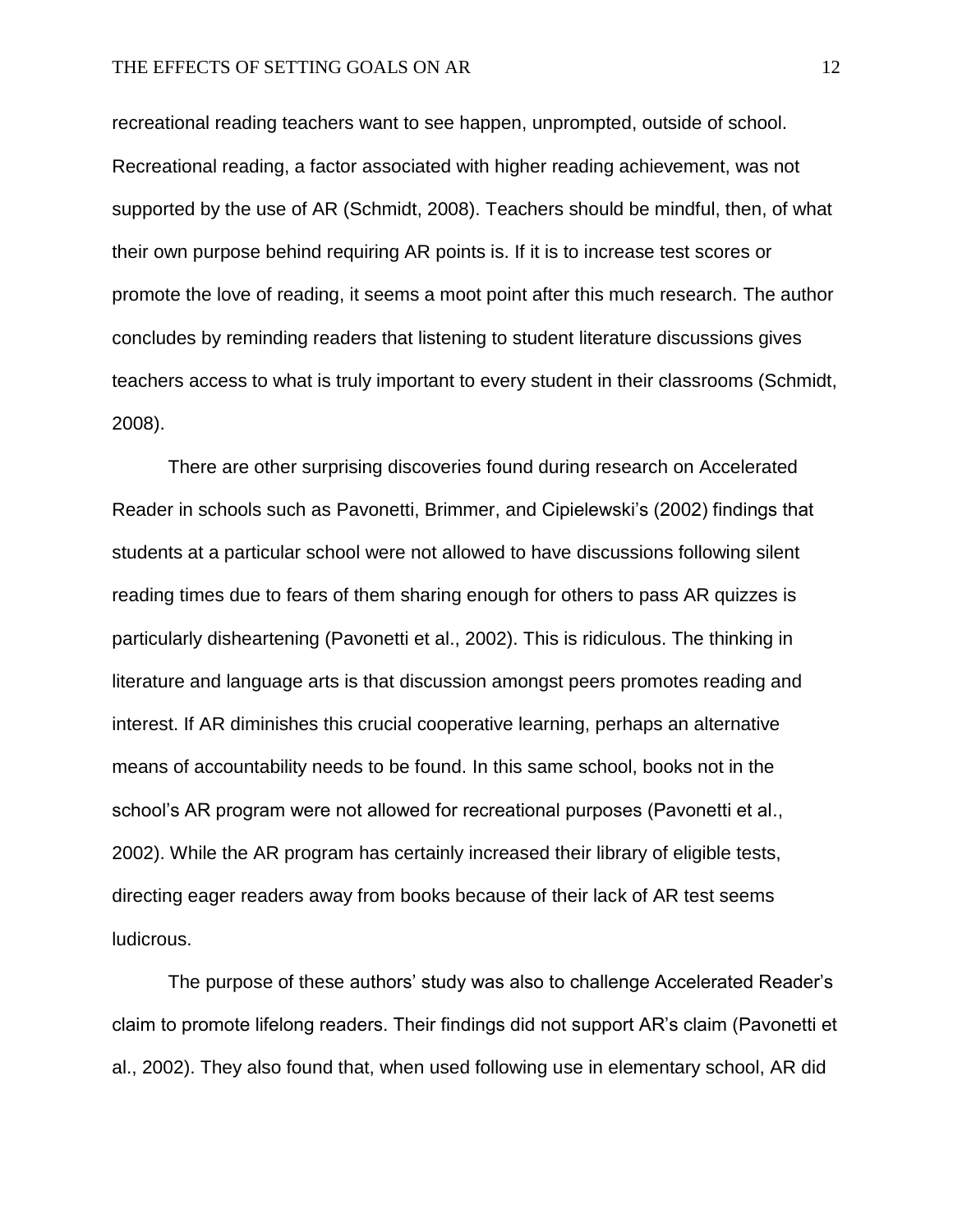not produce more dedicated readers compared to those students not exposed to the program. In actuality, students who did not have AR in elementary school in the school districts examined were reading more than their AR-exposed peers (Pavonetti et al., 2002). Pavonetti et al. (2002) conclude that further research on the AR program is needed, with particular emphasis on reading behaviors and achievement related to school and home environment, reading ability, and motivation. The authors conclude with a statement that should bring conviction to the heart of teachers using AR in their classrooms and challenge them to justify their reasons for using it. "Few stop to consider the effects of [AR] testing on students' ability to think creatively or with curiosity, to revel in new knowledge for the pure joy of learning" (Pavonetti et al., 2002, p. 310).

Williams, Hedrick, and Tuschinski (2008) note that, "Motivating children to read on their own has been less of a priority than reading achievement in recent years" (p. 135). This is disturbingly true in the participating school as more and more emphasis is placed on standardized test scores and less value placed on the love of reading and creating motivated, lifelong readers. Classrooms are now testing-centered rather than learner-centered (Nichols, 2013). Rather than trying to motivate students to read via awards and prizes, schools should be providing students with access to interesting and exciting books (Williams et al., 2008). McGeown, Duncan, Griffiths, and Stothard (2015) suggest identifying ways to boost adolescents' reading motivation and engagement in fiction book reading as a possible pathway to improving reading attainment.

Teachers must be mindful of how their teaching practices affect students, both in the present and in the future. Some evaluative practices teachers employ contribute to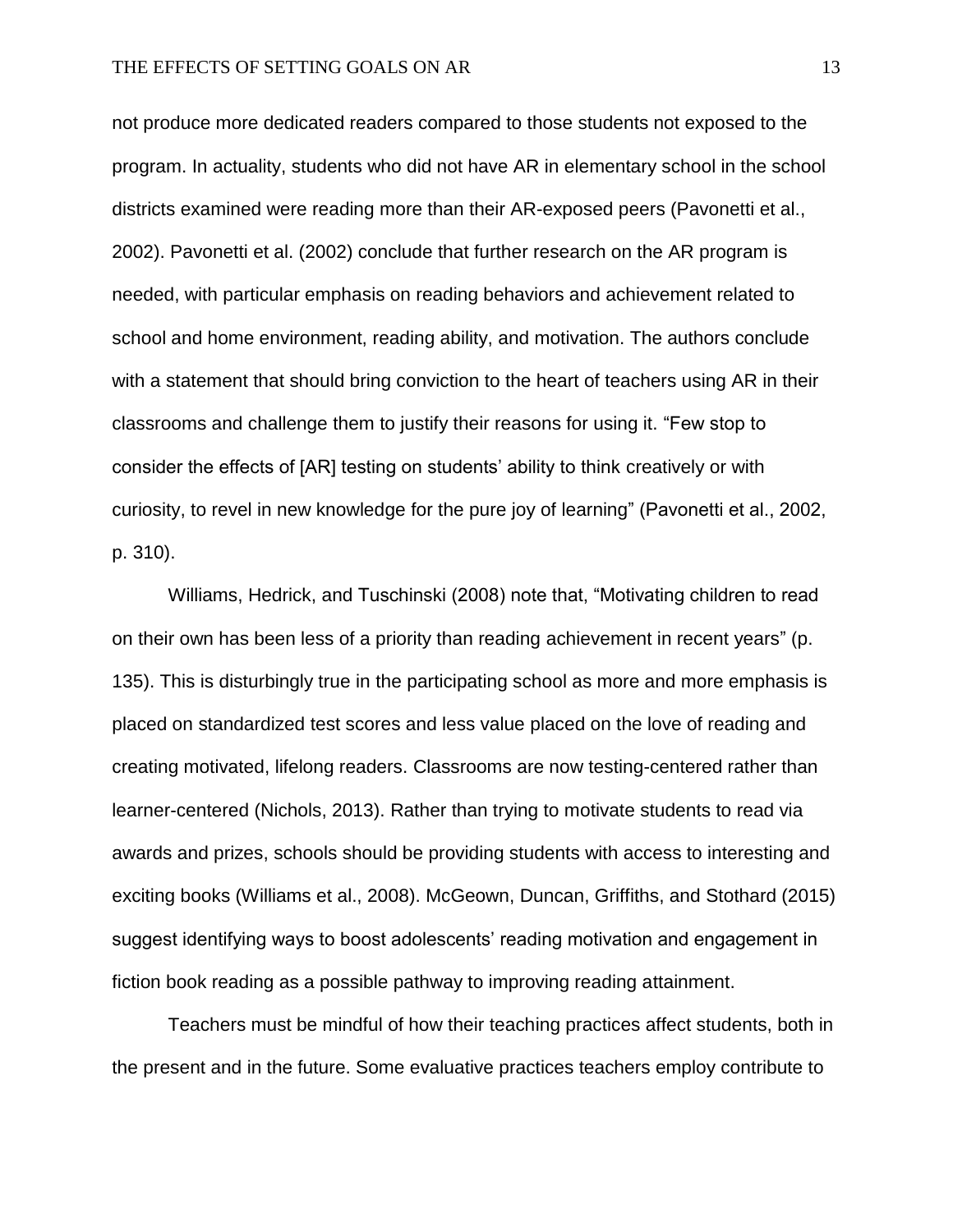declining motivation in their students (Wigfield, Gladstone, & Turci, 2016). As all teachers do, our aim should be to encourage students in their reading and academic competence while displaying the relevance of material to their lives. When students do not believe what they are learning is relevant to their values or goals, they are less engaged (Wigfield et al., 2016). Reminding students that reading is a recreational choice, just like playing video games or playing ball are will help develop positive habits (Powell-Brown, 2006). Therein lies the struggle of reading teachers. Unlike other subjects that students may grasp after one lecture or teaching, reading will only improve with more exposure to literature.

A method of improving exposure to literature is to develop lifelong readers. One of Renaissance Learning's (2018) foremost claims is that AR users become lifelong readers. This researcher has a limited view of whether his students become lifelong readers, but the short-term effects certainly seem to suggest otherwise. Siddiqui, Gorard, and See (2015) concluded more research with a longer-term study would benefit teachers and administrators interesting in using AR. They see much of the improvement claimed by Renaissance Learning to be associated with their program to possibly be due to other interventions used by reporting schools. Because AR is shown to increase amount of time reading, the claims that AR improves reading comprehension—based on the amount of reading alone—might seem to possess validity, but in reality, this is not true. Following an intensive longitudinal study, Troyer, Kim, Hale, Wantchekon, and Armstrong (2018) found that simply increasing the amount of time spent reading is not enough to increase comprehension. With AR tests, there is no opportunity to engage with the text, which the authors say plays a role in the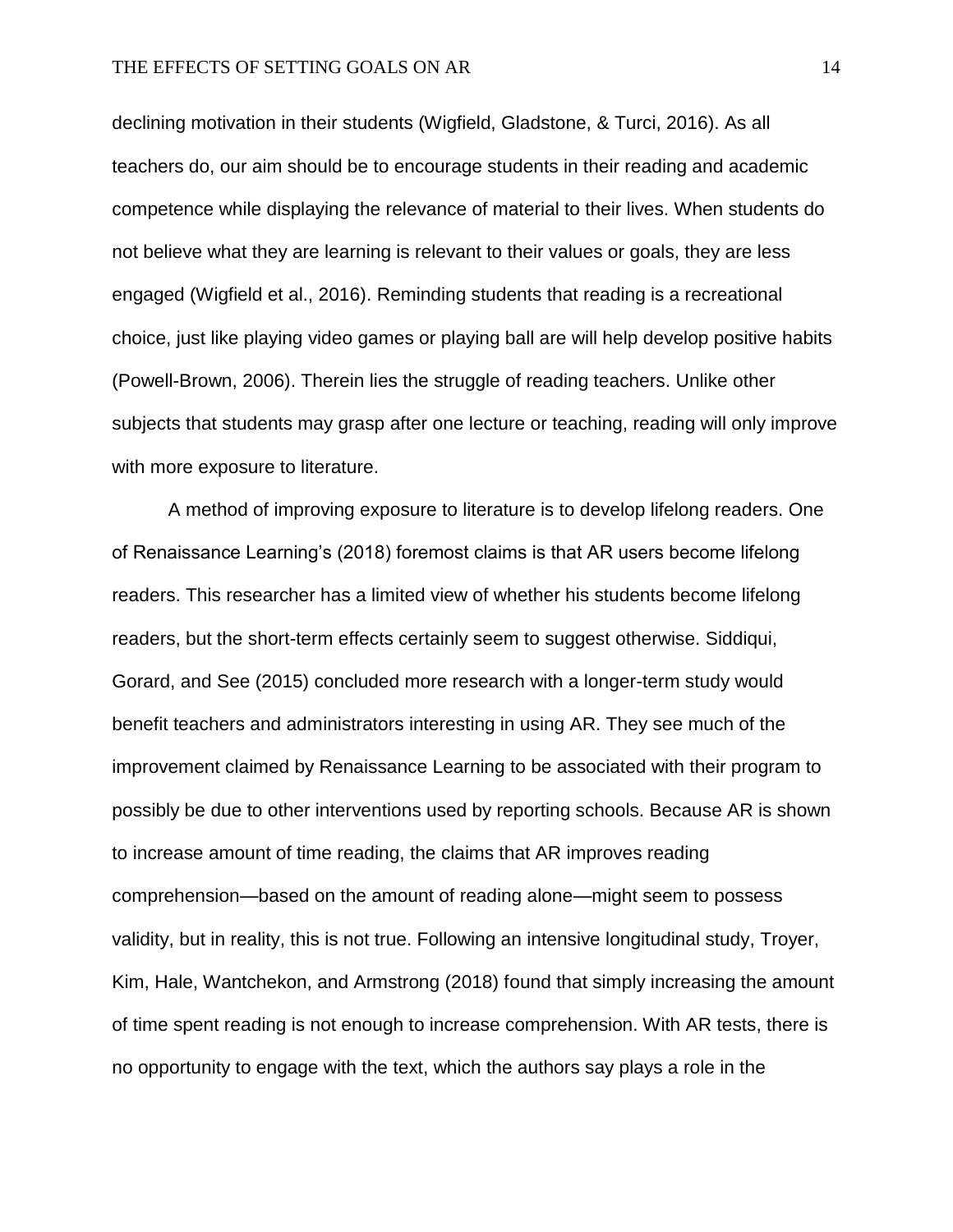relationship between reading amount and comprehension. Attention must be made to the quality of materials students read rather than just time spent between covers.

Much as Applegate and Applegate (2010) feared, the researcher worries that testing such as standardized or as used by AR that focuses on a direct recall of factual information rather than responding to questions that require deep and complex comprehension will only serve to further increase the divide between interested and less-interested readers. Applegate and Applegate (2010) found a disparity between the inclinations to think deeply about a text, not necessarily a difference in readers of the ability to do so. They even suggest that thoughtful instruction in literacy in the future readers who are lukewarm into enthusiastic ones. This should give teachers even more reason to be wary about implementing AR at young ages without knowing the full extent of its effect on how readers process. "The widespread use of programs that encourage children to recall but not think about what they read may succeed in producing sizeable numbers of children who appear technically proficient in reading…but run the risk of producing children who see no use for reading in their lives" (Applegate & Applegate, 2010, p. 233).

Due to earlier struggles or distorted views because of testing, many students (and probably teachers) have lost sense of what it means to be a reader. Meier (2015) defines a reader as "reading voluntarily, having confidence collecting, books, recommending books to others, talking about reading, knowing different authors and illustrators styles, reflecting on reading, making connections and thinking critically" (p. 21). AR appears to take the voluntary aspect of reading away as well as reduce confidence in struggling readers if they cannot gain the required number of points due to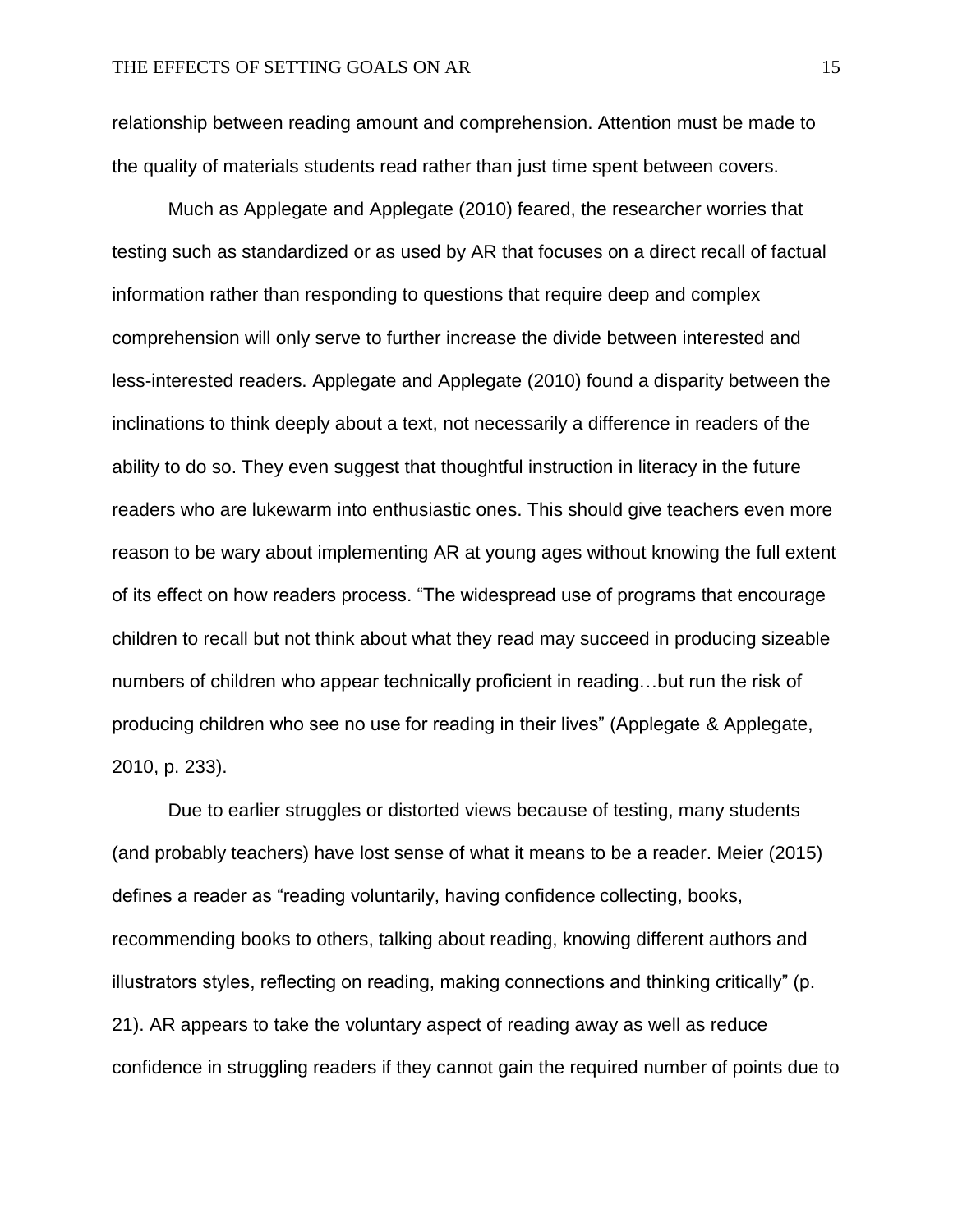poor direct-recall skills. The author must realize how much student perception plays a role in their reading. In order to gauge student self-perceptions in the current study, elements of this author's survey of reading perception were mimicked.

For the same reason as Meier (2015), Nichols (2013) fears the mandated use of AR—especially for a grade—will not produce strong readers like intriguing instruction that engages students. Although the threat of lost funding or sanctions have forced educators and administrators to seek programs that can deliver quick fixes for struggling students, there can be no quick fix for and reading achievement gap in standardized testing as Renaissance Learning might lead users to believe (with a misleading number of studies cited as supporting AR's positive effect on student motivation and achievement). Teachers are already restricted to teaching the contents of standardized tests, so little time remains for continued basic reading instruction. Successful readers are not produced when books must be chosen based on AR test availability. The author concludes in her 117 page dissertation that the almost \$2,500 cost for a school to adopt AR far outweighs any benefits. Nichols found that students involved in AR could not distinguish between trying to improve reading skills and accumulating AR points. Notwithstanding the sometimes-hostile environment that AR can create when students compare or compete in AR points.

Nichols (2013) found that frequent testing with AR did not have a negative effect on a students' to set and meet goals though Shiefele and Loweke (2017) say striving to attain goals are purely extrinsic. Nichols' finding is pertinent to this researchers study since goals will be set within AR, based on their own self-determined number of points. Unlike studies cited by Nichols, this researcher did not offer incentives associated with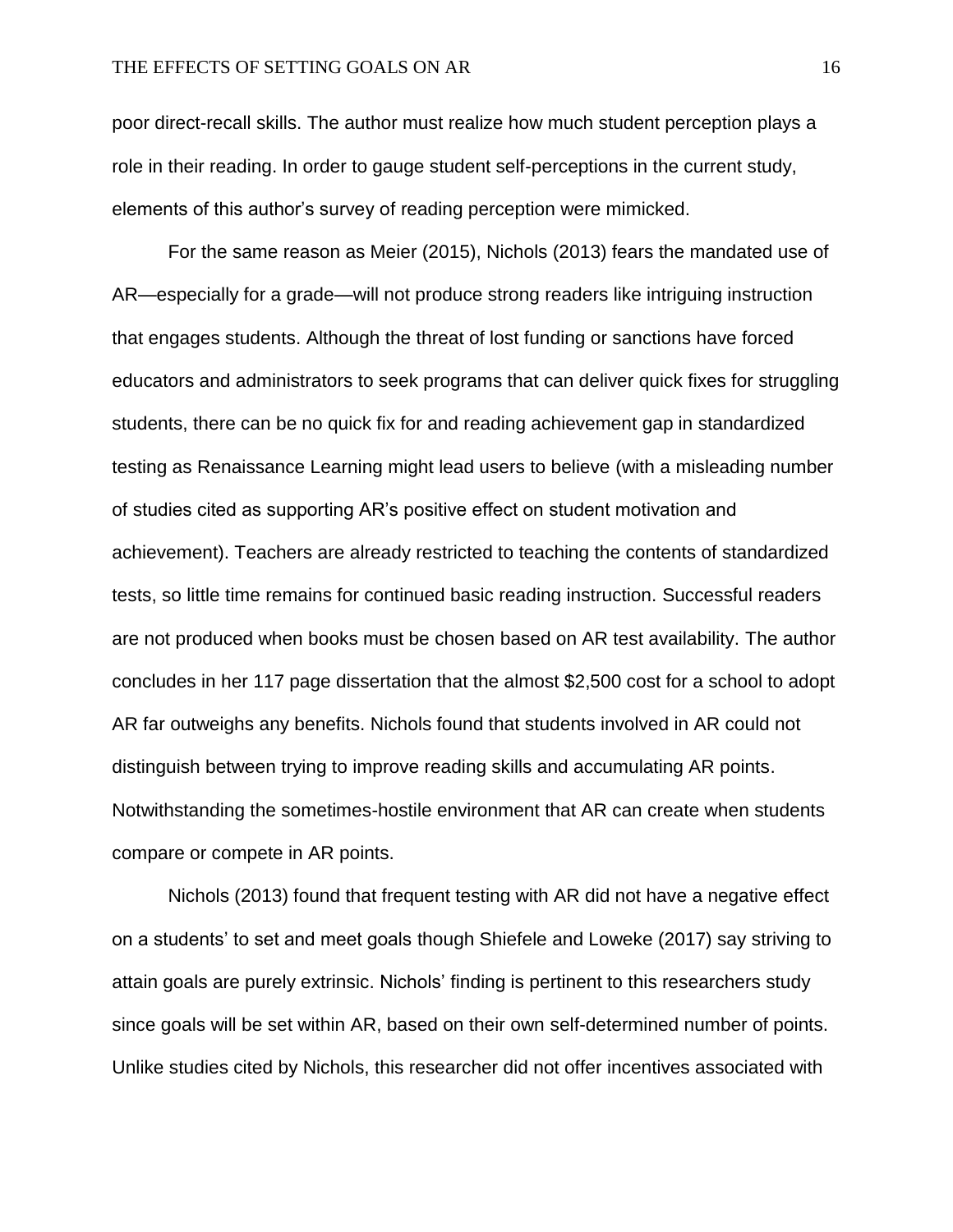their AR goals. However, it is difficult to employ the use of AR without attaching a grade lest some students surely drop reading altogether (and would alter too many variables for this study). It is painful to read about students being ostracized for not meeting AR goals for the year when accommodations could be developed instead to support students (Nichols, 2013). Like this researcher, Nichols found a dearth of AR studies conducted within the last 5-10 years. The lack of current data makes determining AR's effectiveness difficult for educators.

#### **Methods**

# **Participants**

A total of 106 sixth grade students took part in this study. The researcher had 54 of the students in a reading/ELA class in 2017 and 52 in 2018. Students live in a generally rural district outside of Rochester, MN. All but one student in the researcher's class were familiar with the AR program, having used AR testing on books since the third grade. The participants were observed during the first quarter of the school year, lasting 40 school days both years. The 2017 data was collected from two classes consisting of 23 boys and 31 girls. The 2018 data was collected from two classes consisting of 30 boys and 22 girls. The researcher chose to collect data from the first semester of consecutive sixth grade classes so students were at an equal point in their education and identical concepts and skills were covered over the course of each quarter examined.

# **Data Collection**

At the onset of the fall semester, students were given a slip of paper with which to write their goal for AR points for the quarter (see Appendix A *figure* 1). On this slip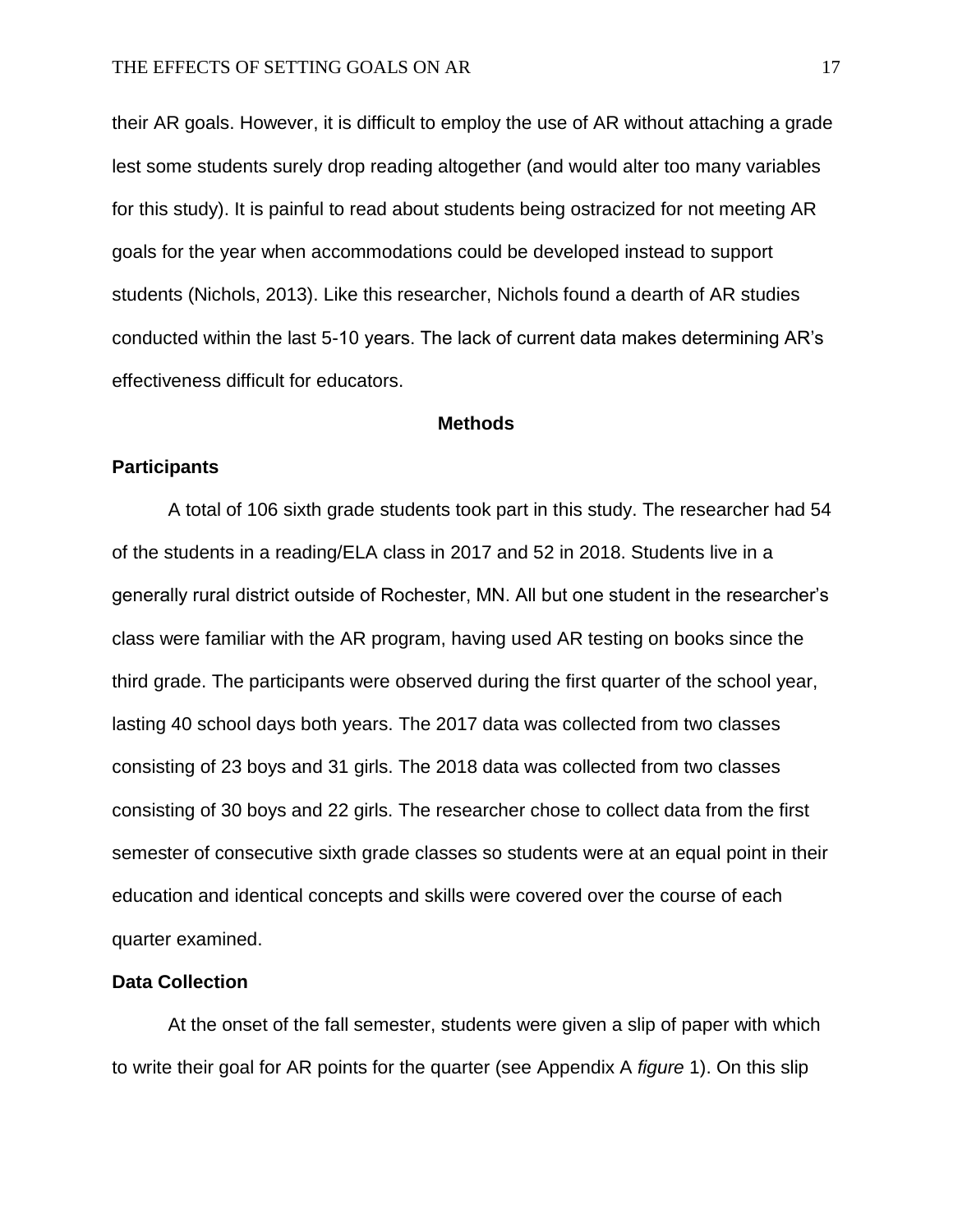were included their fourth quarter fifth grade AR totals and the usual sixth grade AR requirements for reference. Students were required to attain a parent signature acknowledging their goal as being realistic and were expected to be able to assign themselves a letter grade for their independent reading portion of their ELA grade. Parents were also informed of the change to AR in-person at meet-the-teacher before the school year and via email.

Parents and students were notified of the change in AR practice during Meet the Teacher night before the school year began. Participants were told the self-assessment would include topics such as amount of time spent reading outside of school—Becker, McElvany, and Kortenbruck (2010) would label this as the best predictor in school reading achievement—, difficulty of books, and progress towards goal. Students who can discuss their reading preferences with teachers or peers during individual conferences see their desire to read increased, which further encouraged me to discuss their reading via short, individual conferences (Edmunds & Bauserman, 2006). The researcher entered student goals into the AR system so participant iPads displayed progress in the form of a horizontal bar graph whenever a test was taken. Students were allowed to take AR tests on teacher-read, guided reading books, and generally scored highly on them.

Quantitative data was collected from the researcher's sixth grade AR totals after the end of the first quarter grading period in both 2017 and 2018. Tables one and two display this information in raw and summative format. Qualitative, survey data was also collected using Google Forms via student iPads. Teacher-student reading conferences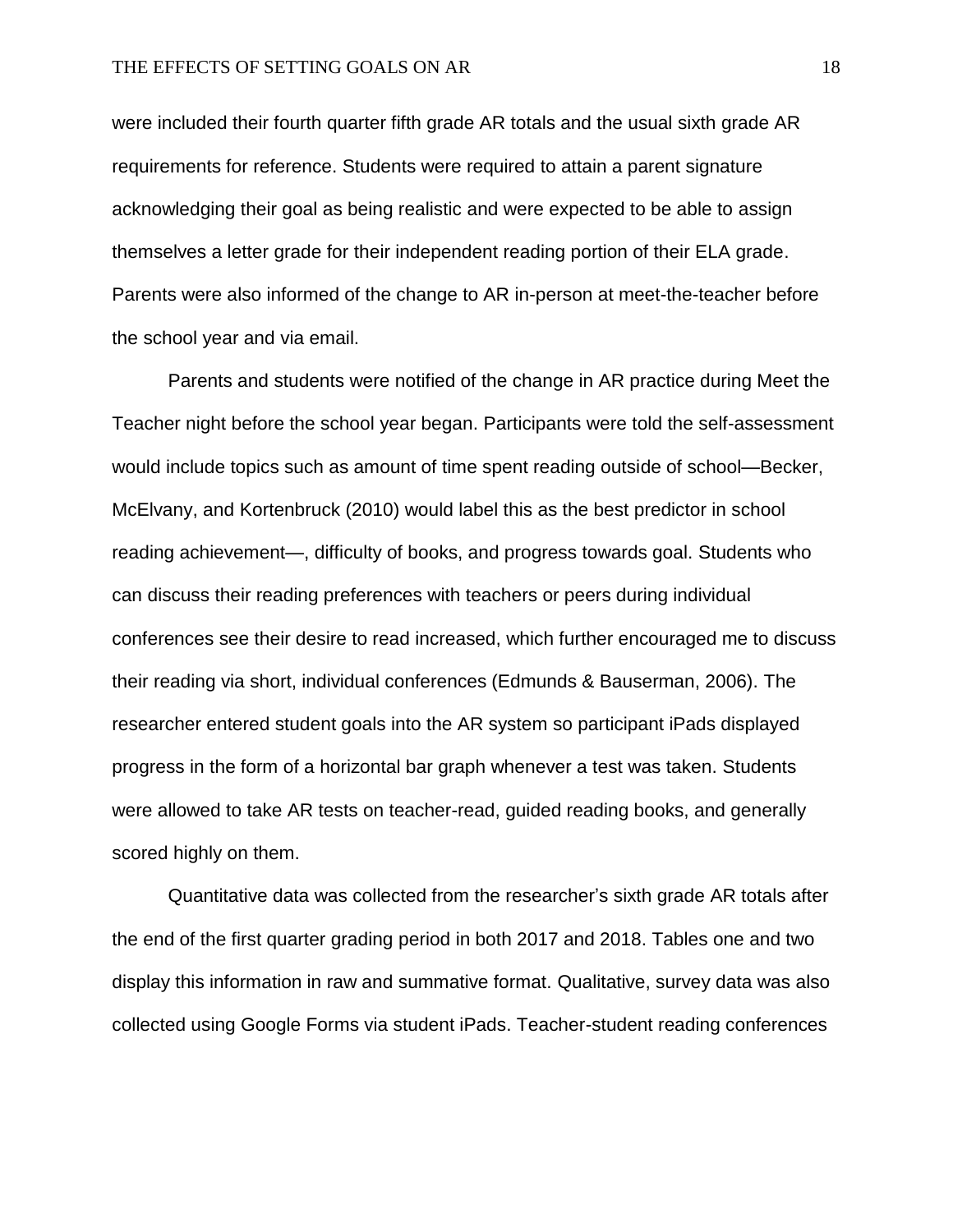were also briefly conducted at the conclusion of the quarter to hear, firsthand,

participant thoughts as well as set goals for the following quarter.

# **Results**

# **Data Analysis**

The initial results seemed to show a great increase in the average points accrued over the quarter. However, a closer examination revealed two outliers within one of the two classes studied. One student, an avid reader, attained 374 points in the quarter and another gained 117. Excluding these two students, class D's average was 17.25 points, which is consistent with the 17.3 that Class C and Class B—from 2017—attained.

Table 1

| Participant | Class A | Class B | Class C | Class D |
|-------------|---------|---------|---------|---------|
|             |         |         |         |         |
| Student 1   | 17.6    | 19.2    | 8.7     | 9.7     |
| Student 2   | 19.1    | 8.2     | 45.5    | 20.4    |
| Student 3   | 27.7    | 4.7     | 30.4    | 16      |
| Student 4   | 31.7    | 16.1    | 12      | 7.9     |
| Student 5   | 34.5    | 27.8    | 24.6    | 374.1   |
| Student 6   | 14.2    | 2.5     | 14      | 8.6     |
| Student 7   | 0.4     | 43.7    | 40.8    | 7.5     |
| Student 8   | 5.2     | 1.7     | 6.5     | 16.9    |
| Student 9   | 16.6    | 28.7    | 24.9    | 15.8    |

*First Quarter AR Points by Student*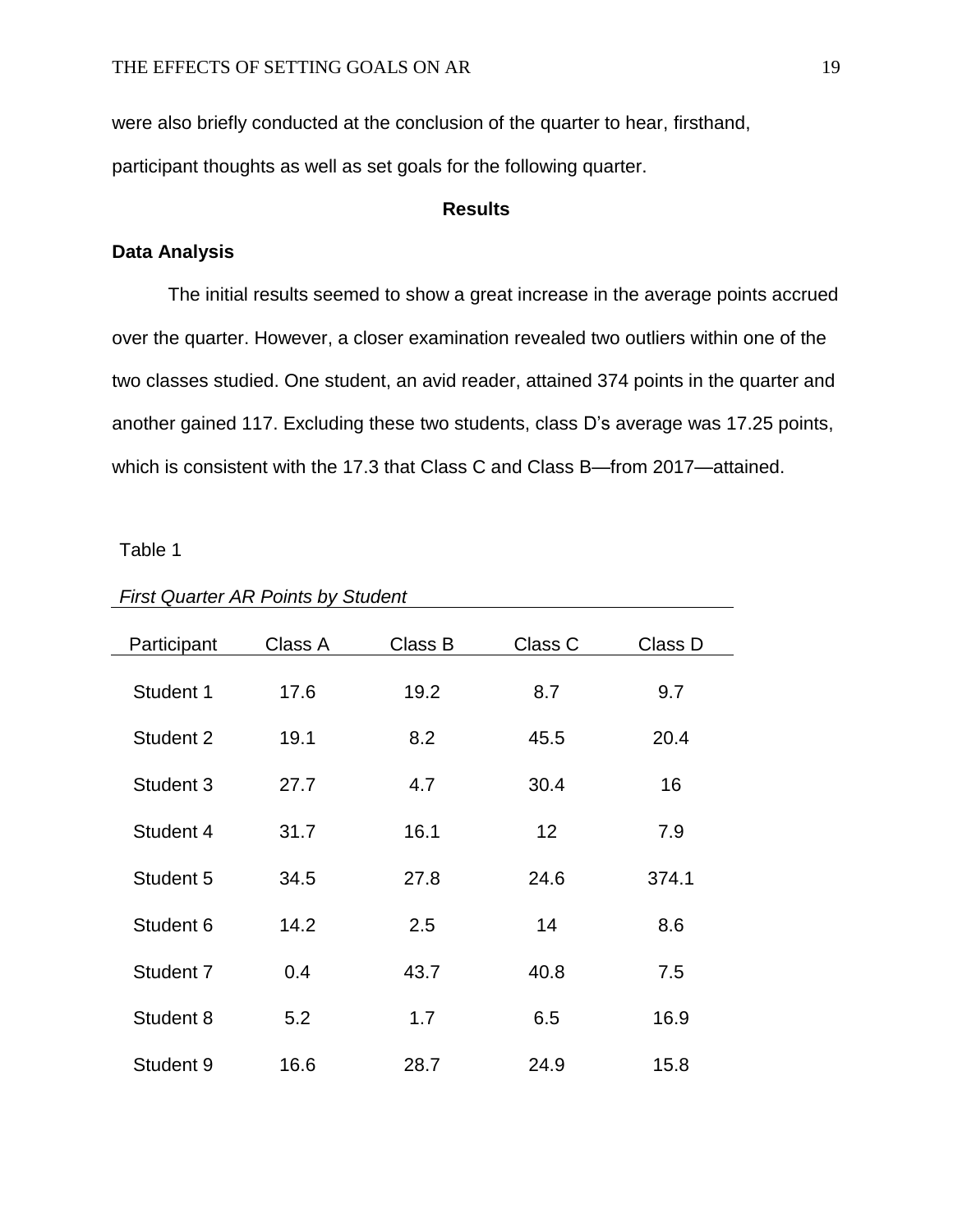| Student 10 | 26.2 | 13.4                                                                        | 20.4 | 15.9 |
|------------|------|-----------------------------------------------------------------------------|------|------|
| Student 11 | 38.4 | 17.7                                                                        | 18.3 | 12.7 |
| Student 12 | 8.5  | 16.7                                                                        | 27.3 | 31.8 |
| Student 13 | 19.3 | 16.8                                                                        | 7.2  | 9.7  |
| Student 14 | 18.1 | 16.1                                                                        | 22.9 | 50.3 |
| Student 15 | 2.2  | 17                                                                          | 7.7  | 117  |
| Student 16 | 16.8 | 7.7                                                                         | 7.9  | 9.3  |
| Student 17 | 4.8  | 17.1                                                                        | 15.5 | 20.9 |
| Student 18 | 23.8 | 16.4                                                                        | 7.9  | 19.9 |
| Student 19 | 18   | 49                                                                          | 6.8  | 7.8  |
| Student 20 | 10.6 | 4.1                                                                         | 6.1  | 41.5 |
| Student 21 | 16.9 | 9.7                                                                         | 12   | 7.9  |
| Student 22 | 24.8 | 13.9                                                                        | 23   | 12.5 |
| Student 23 | 18.6 | 21.9                                                                        | 8.3  | 7.3  |
| Student 24 | 6.3  | 4.2                                                                         | 18.9 | 11.6 |
| Student 25 | 50.7 | 18.8                                                                        | 1    | 43.6 |
| Student 26 | 7.3  | 16.4                                                                        | 32   | 8.5  |
| Student 27 |      | 4                                                                           |      |      |
| Student 28 |      | 4<br>Note: Each class contains different students. The study is non-linear. |      |      |

*Note:* Each class contains different students. The study is non-linear.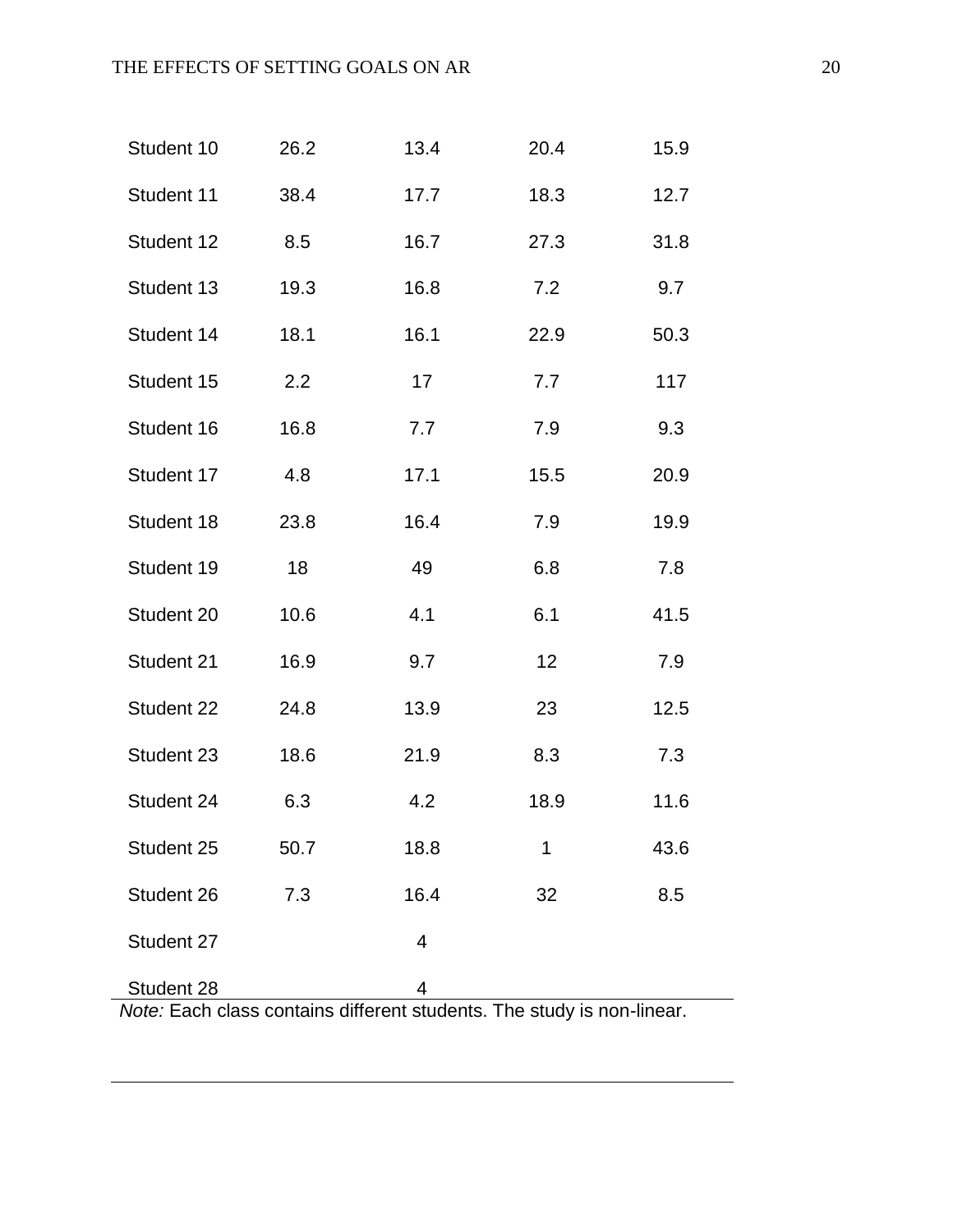# Table 2

*AR Point Averages by Class per Year*

| Class      | <b>Total Points</b> | <b>AVG</b> |
|------------|---------------------|------------|
| 17Class A  | 478.3               | 18.3       |
| 17Class B  | 438.1               | 15.6       |
| 18Class C  | 450.6               | 17.3       |
| 18Class D  | 905.1               | 34.8       |
| 18Class D* | 414                 | 17.25      |

*Note.* AVG = total points divided by number of test-takers in class.

\*Class D with the exception of outliers 5D and 15D.

When selecting books, 59% percent of students did not look up how many points the books were worth on library computers before choosing it. This is important to note because only 23% of students responded saying they did not look up the point value of a book in previous years of AR. It would seem easing the pressure of AR points has allowed students to select books based on interest or appeal rather than just the sheer number of points that can be accrued by finishing a book.

Responding to the survey, 16% of students said they read a book that did not have an AR test on it. This is an increase from the 4% of students who responded they knowingly read books without tests in prior years. Again, the researcher was encouraged that the lack of a point value for certain books did not discourage students from selecting them. One student, who is extremely interested in wildlife, especially horses, cheerfully told the researcher, "I had read the first book in this series last year,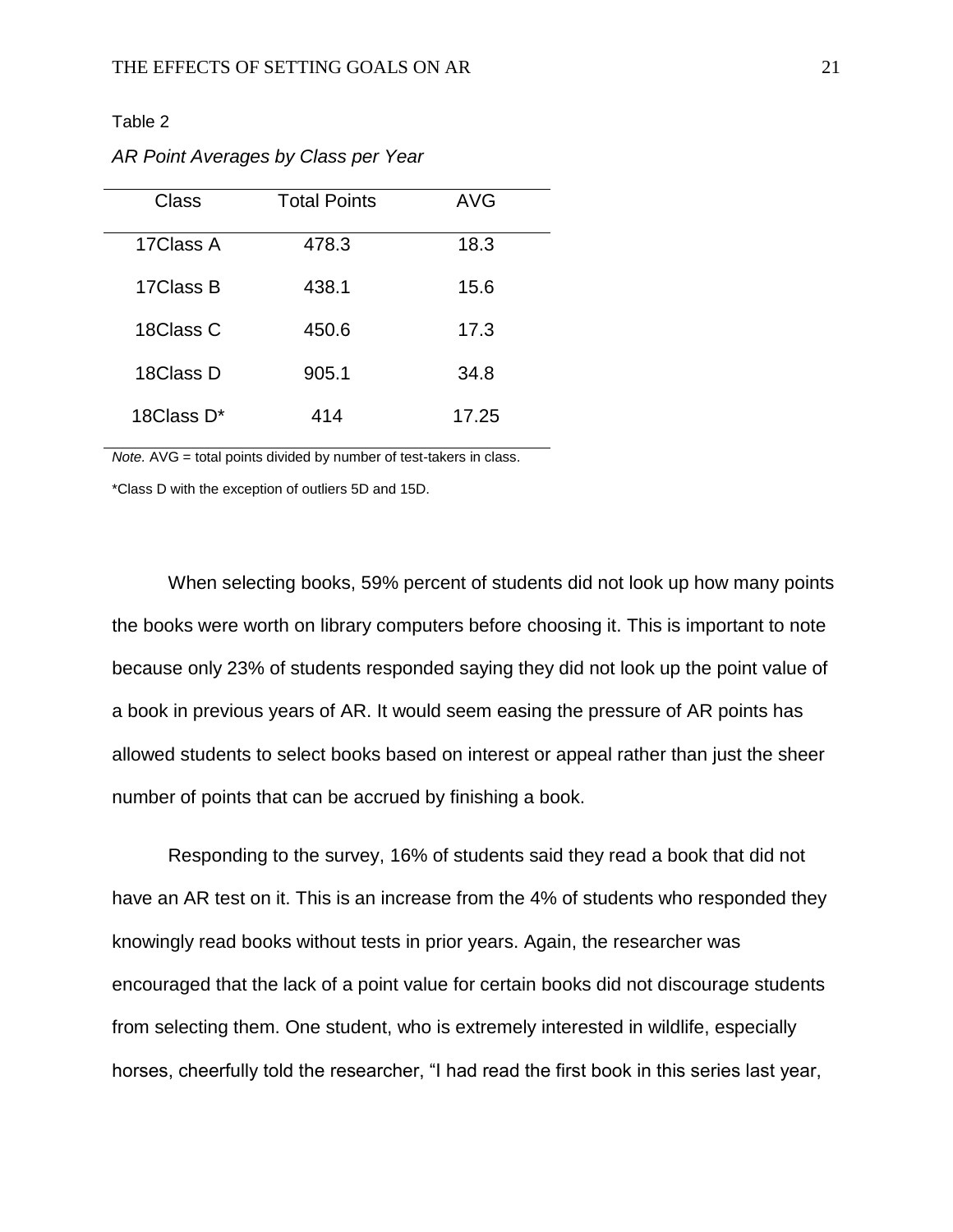but I never read any more because I discovered there was no test on them." Students were told at the onset of the study that they could include the books without AR tests on them in their quarter summary of their independent reading conferences. Because of this option, this student was able to read a series she enjoyed on a topic of interest to her without concern over "wasted time" reading books without point values.

During individual reading conferences with students, the researcher uncovered some interesting rationale behind student books choices. One student remarked that he probably is not challenging himself enough with the difficulty of books he reads. He said he normally chooses shorter, simpler books instead of larger ones better suited to his needs and interest because he cannot remember enough information for the directrecall questions on AR tests. "If I want to pass the tests, I have to read these little books," the student remarked. Only 20% of students responded saying they were not excited about the elimination of the Accelerated Reader program at the seventh-eighth grade junior high. The AR program is implemented as early as third grade in this school's district. Students were asked to respond to the statement, "I am excited to be finished with AR in 7th grade". On a three-point Likert scale, 43% of students (n=22) responded *Strongly Agree* compared to 20% (n=10) responding *Strongly Disagree*. Regardless of whether they self-set goals or have goals set for them, there appears to be a consensus dislike for AR. Using a five-point Likert scale, 66% of students (n=36) had generally neutral or positive feelings towards AR, with only 15 students responding the opposite. This dislike for AR could be traced to a general despondence towards homework requirements or AR itself.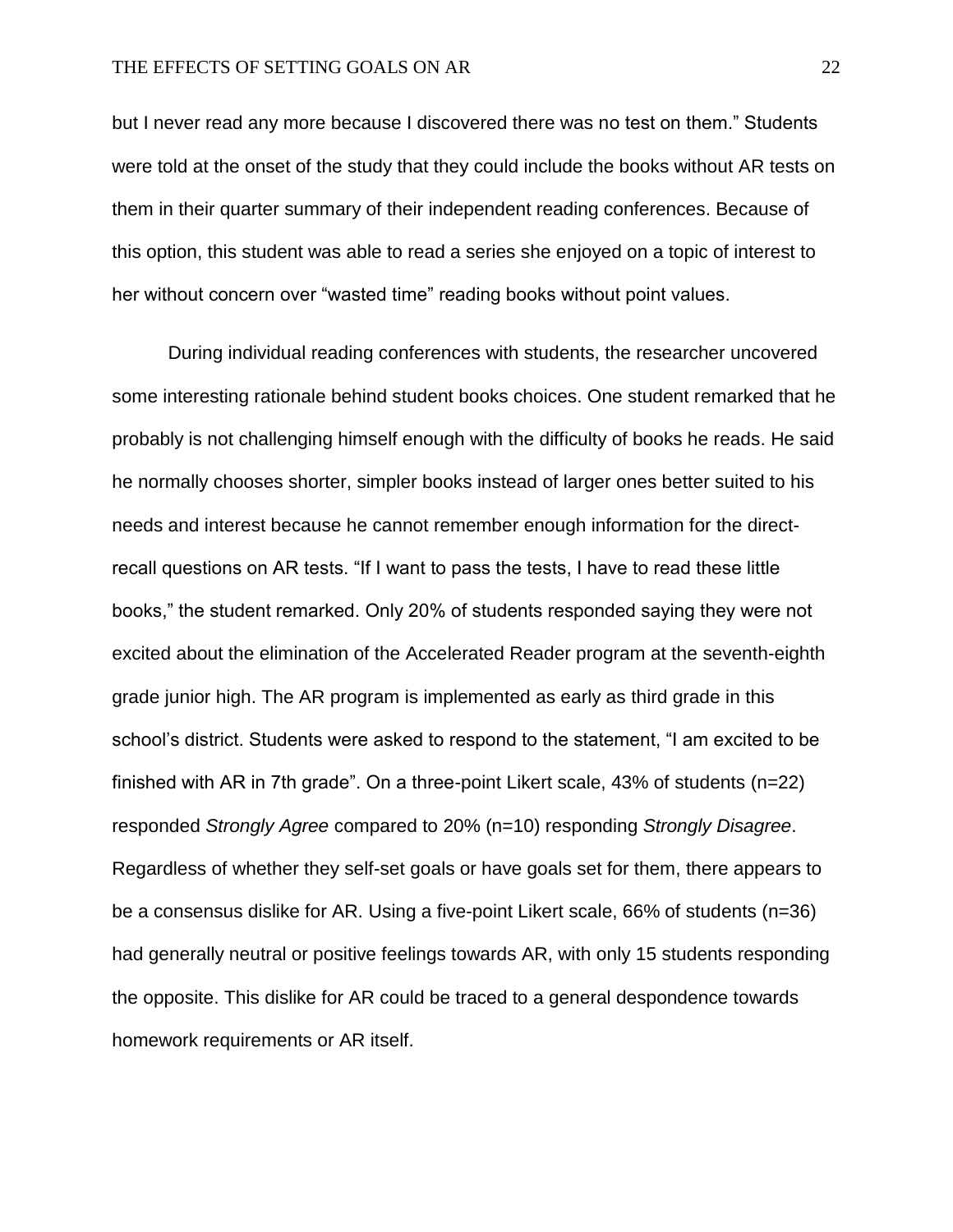Using a five-point Likert scale, students responded to the statement, "The removal of the standard (16) point AR requirement made me enjoy independent reading more". A large number, 45% of students (n=23), responded with either *Strongly Agree* or *Agree*. Only 15% of students responded *Disagree* or *Strongly Disagree* and 40% indicated *Neither Agree nor Disagree*. The results indicate that the majority of students either enjoyed independent reading just as much regardless of the point requirement or enjoyed it more.

Using a three-point Likert scale, students responded to the prompt, "I read more without the AR requirement this quarter". Only 22% of students responded *Agree*, with the majority of students reported no significant change in the amount of reading. Answering either *Agree* or *Disagree*, 65% of students (n=33) thought they benefited without the AR requirement. This was a disappointing but not unexpected result of students setting lower goals or lack of emphasis placed on AR test-taking.

Participants were also asked if parents, grandparents, or an adult read out loud to them and, if so, until which grade. An incredible thirteen out of the fifty-two students replied that they could never remember a time when they were read to out loud. The researcher shared this information with the building reading specialist, and after reviewing the respondents names, they discovered that nine out of those thirteen students meet or had met with her for reading support in fourth, fifth, or sixth grade. It would seem there is a link between reading comprehension and fluency (two factors along with standardized test scores used to determine a student's need for reading support) and being read to at a young age. Even with skilled educators, students who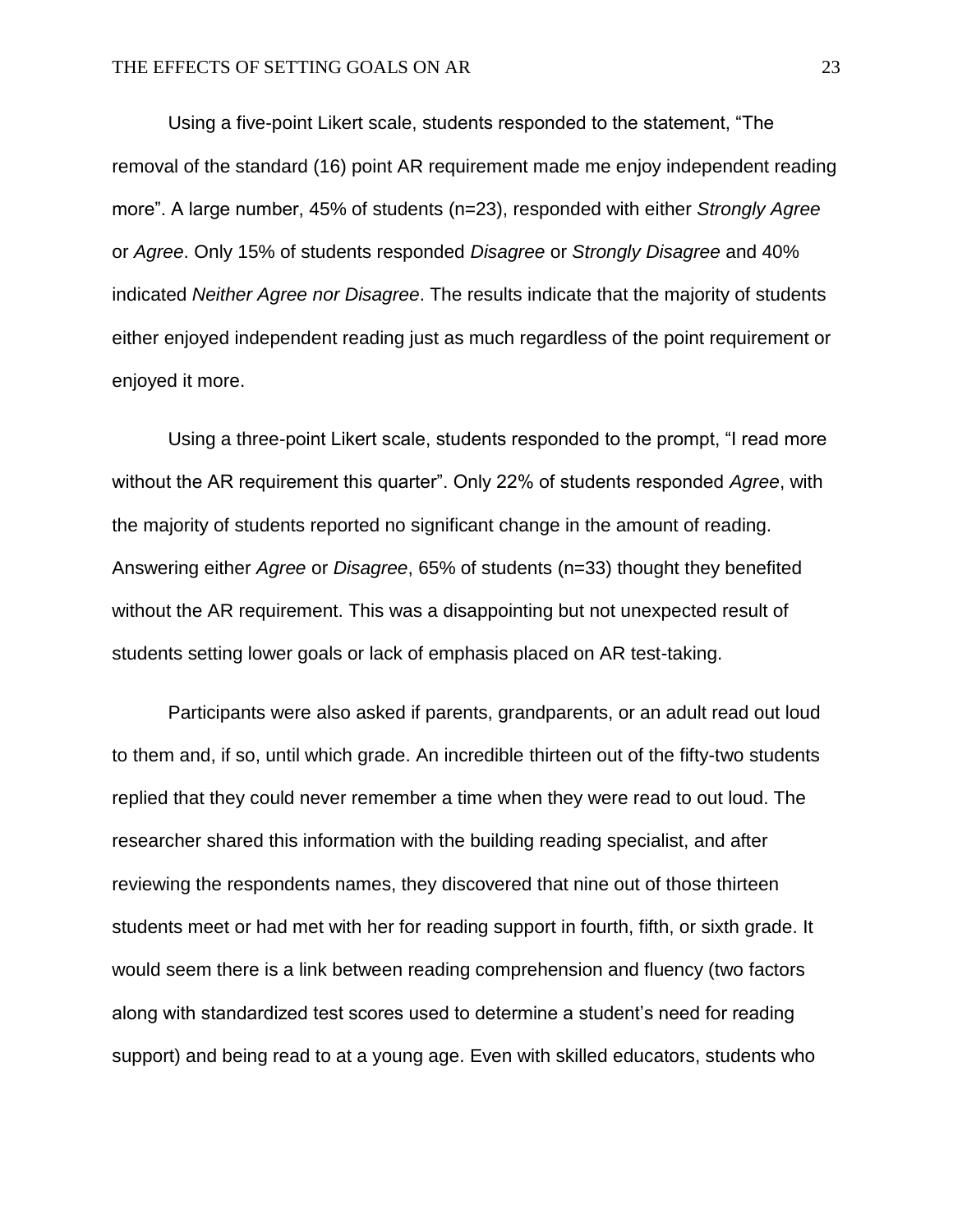are not read to at a young age appear to be at a disadvantage when compared to those who had been read to.

Out of all minority students (n=8), one of whom is an ELL student, 75% responded saying they did not read at all outside of school the entire quarter. This is 40% higher than the entire student average of 35% responding as never reading outside of school. More resources should be devoted to supporting minority students with in-home reading. After observing this discrepancy between racial groups, the researcher examined AR point data based on gender. As anticipated, both the 2017 females and 2018 females averaged more points than their male peers (see table 3). Marinak & Gambrell (2010) note this gender gap in detail during their study.

Table 3

| AR Points per Quarter by Gender |                     |            |
|---------------------------------|---------------------|------------|
| Class                           | <b>Total Points</b> | <b>AVG</b> |
| <b>2017 Boys</b>                | 326.1               | 14.18      |
| <b>2017 Girls</b>               | 589.7               | 19         |
| 2018 Boys                       | 548.2               | 17.7       |
| <b>2018 Girls</b>               | 809.7               | 36.8       |

# **Discussion**

# **Summary of Major Findings**

The results of this study are consistent with Troyer et al.'s (2018) findings that AR point requirements might increase the amount of reading that occurs. However, the love for reading and building reading interest has been the victim of AR requirements. Although there were not dramatic increases in the number of AR points accrued by the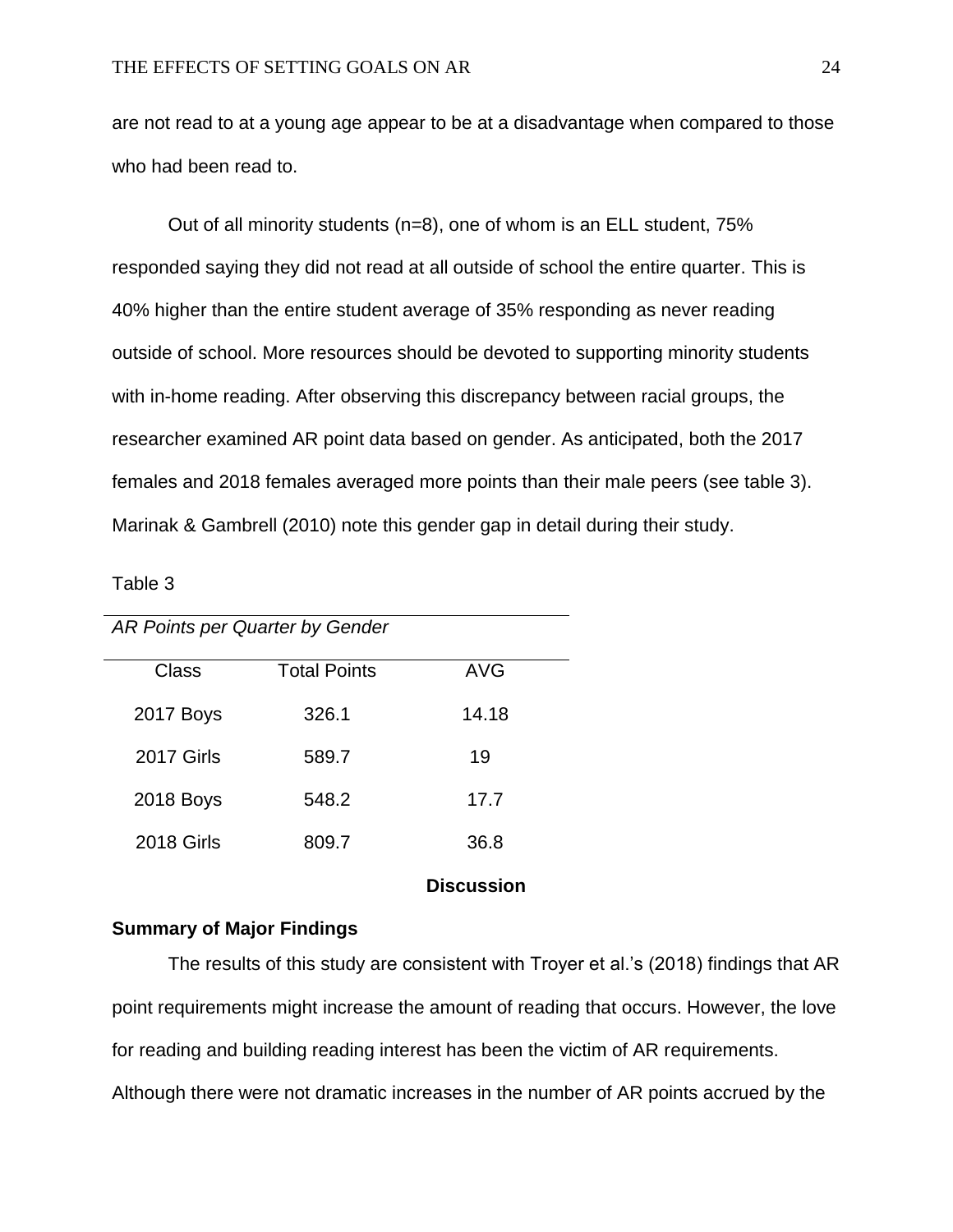group of students during the study, there is still merit to the findings. Students read books they would otherwise have avoided due to a lack of tests on them. Students also worried less about the number of points a particular book could gain them and, instead, focused on what interests them. Although the study did not specifically set out to compare male and female reading habits, the findings confirm the assumption that at the sixth grade level, girls tend to read more than boys.

The short reading conferences with students were of great value to the researcher. Students discussed their weaknesses, strengths, and possible alterations to their reading habits to help them reach their goals for the following quarter. The two specific conversations mentioned in the data analysis proved especially enlightening. Seeing a student excited to revisit a reading series they were interested in previously, but had to drop due to the lack of AR tests showed the importance of encouraging reading of all literature, not just books seen as worthy of creating an AR test by Renaissance Learning. Also, the struggling reader who said he did not choose longer books because he could not pass the direct-recall questions on AR test emphasized the detrimental qualities of AR. The exact students they claim to help can end up being the ones who suffer the most and make the least gains simply because they cannot retain enough information to pass a ten-question AR test for a grade.

There is a wide range of points a student may accrue in a quarter of school in sixth grade. The lowest score was less than a single point whereas the highest score over the study was over two hundred points. A summary of points from following quarters with the same students would likely show similar point totals within a ten-point margin, based on the researcher's experience. Whether students set their own goal of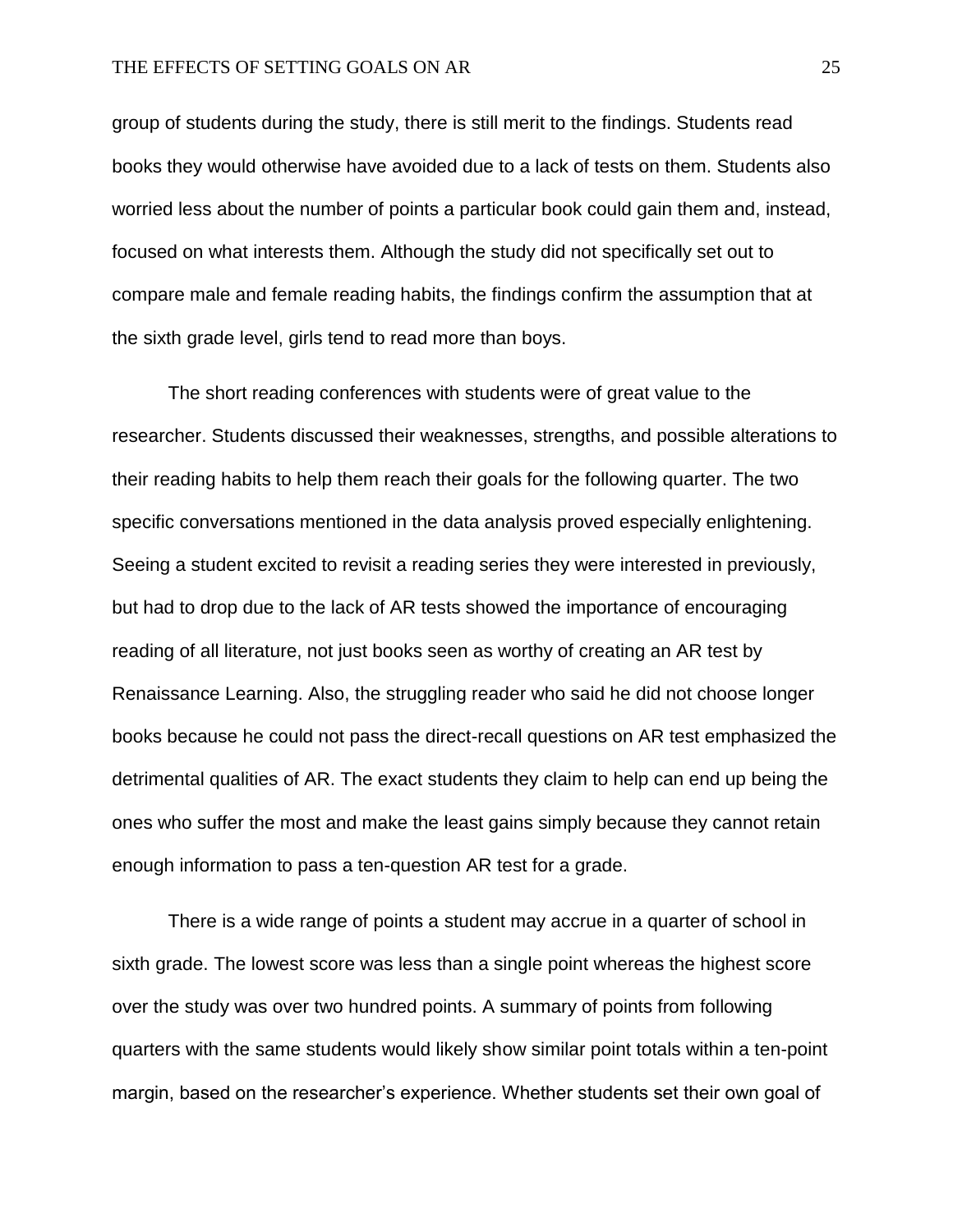less than eighteen points or are told to reach eighteen, it appears that some students will only compile a few points over the two months.

# **Limitations of the Study**

As referenced in the data analysis, 16% of students responded saying they had read a book during the quarter that did not have an AR test on it. This 12% increase over previous years could skew data in *table 1* and *table 2* which quantitatively measures the effectiveness of this goal-setting based on AR points. If students confidently read books without tests on them, but in previous years would have avoided those books, the researcher sees this as a positive outcome, but one that may inherently decrease the point totals for the studied quarter.

Several limiting factors impacted the scope of this study. The study was restricted to a total of 104 participants due to the size of the grade. The study was only conducted over the course of nine weeks, which could limit the accuracy of results compared to a longitudinal study following the students over several years. A study conducted over an entire year might also show some students who did not accrue many points during the first quarter, earned more during the following quarters. There was little ethnic or cultural diversity within the group of study, with a building makeup of: White: 91%, Hispanic: 5%, Asian: 1%, Native American: 1%, Two or more races: 2% ELL: 2%. 26% of students receive free or reduced lunch. This study was conducted in a rural school whose towns serve as a bedroom community to a city of over 100,000 residents. Much of the land within the district boundaries is agricultural farm land.

# **Further Study**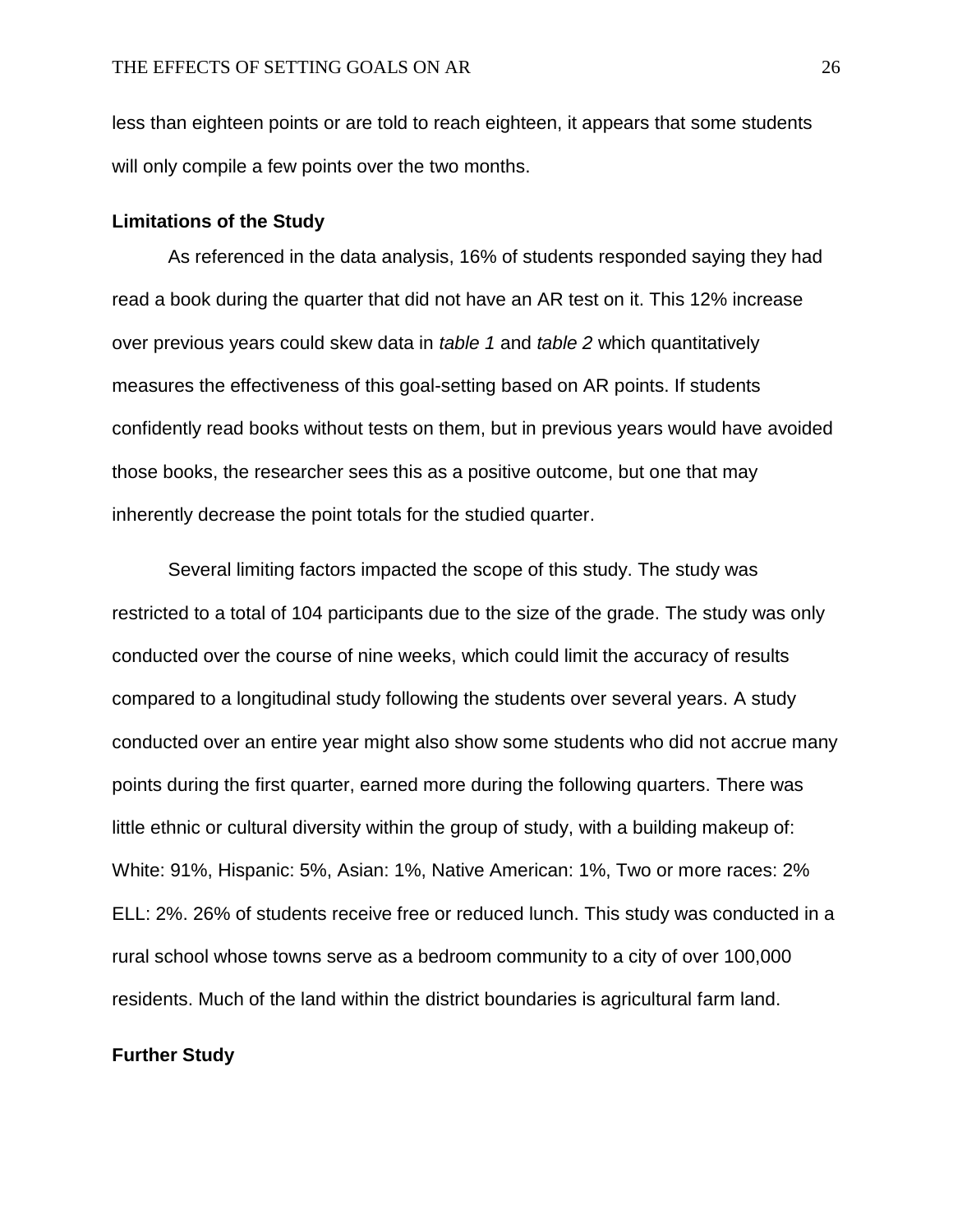Although the researcher was encouraged when reading Meier's (2015) success when students were allowed to choose books with no attached requirement—like AR to them and read, the researcher feels there must still be some system for accountability when instructing the middle-ability readers who may lack motivation and are not likely to read were it not a requirement. Further steps should be taken to turn male and minority students into motivated readers. Between this and referenced studies, there seems to be evidence supporting higher levels of intrinsic reading motivation in females and white students than in males and minority students. While the sample size of minority students was small, in the context of this study, the disparity between male/female and minority/majority students was tangible.

Most of the literature referenced in this study examines short-term results of Accelerated Reader. A longitudinal study investigating the long-term effects of AR on students has merit, especially considering the scope of Renaissance Learning and their AR program across the United States and other countries. This researcher would also like to see the connection between parent-mandated reading at home and a student's love of reading. The connection between being read to as a child by parents and their love of reading would also be of interest. The brief, qualitative data seems to display a link between a child listening to a fluent reader and a child's test scores.

# **Conclusion**

Does goal-setting affect a sixth grade students' Accelerated Reader point accumulation total in a quarter? The short answer is yes. If such rigid restrictions are included with AR like in much of the literature, the love for reading is squelched. Self-set goals allow for more control over their own reading and less rigidity. Whether the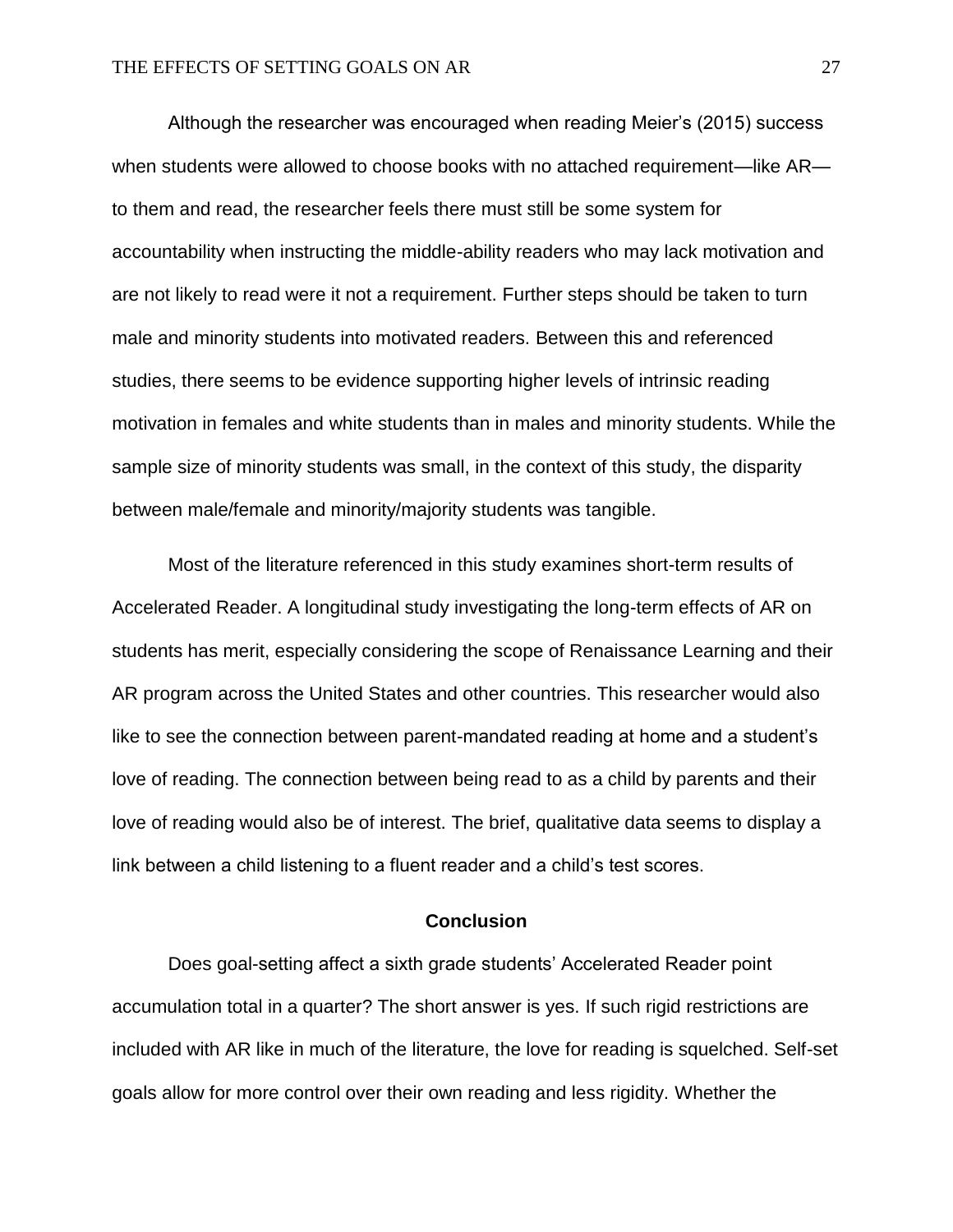teacher sets linear requirements for students or students self-set goals, the AR point data suggests no substantial change in AR totals and that there are three different types of readers. Certain students will read simply to meet the goal, others will not read, regardless of a point requirement for a grade or not, and a number of students will read for the joy of reading, even if AR were not in existence. Reading teachers, much like Meier (2015) and Nichols (2013), would be compelled to agree with these labels especially the group of students who do not label themselves as readers, and as such, do not read, regardless of incentives. The findings of this study coincide with the majority of the literature, which states that setting goals is a helpful, but not absolutely effective, tool. We still do not know the lasting effects of AR on older students, but this study shows that the vast majority of students are ready to be finished with the program after four years of use.

The results of the current study highlight the importance of meeting the needs of the students who will only read if AR is a tangible part of their grade. The studentteacher bond is the best predictor of a student's likelihood to read and enjoy reading. It is up to the teacher—not a test-taking program like AR—to make the critical connections with students that will enable students to find, delve into, and persist with a book because the student enjoys the experience simply for the love of reading.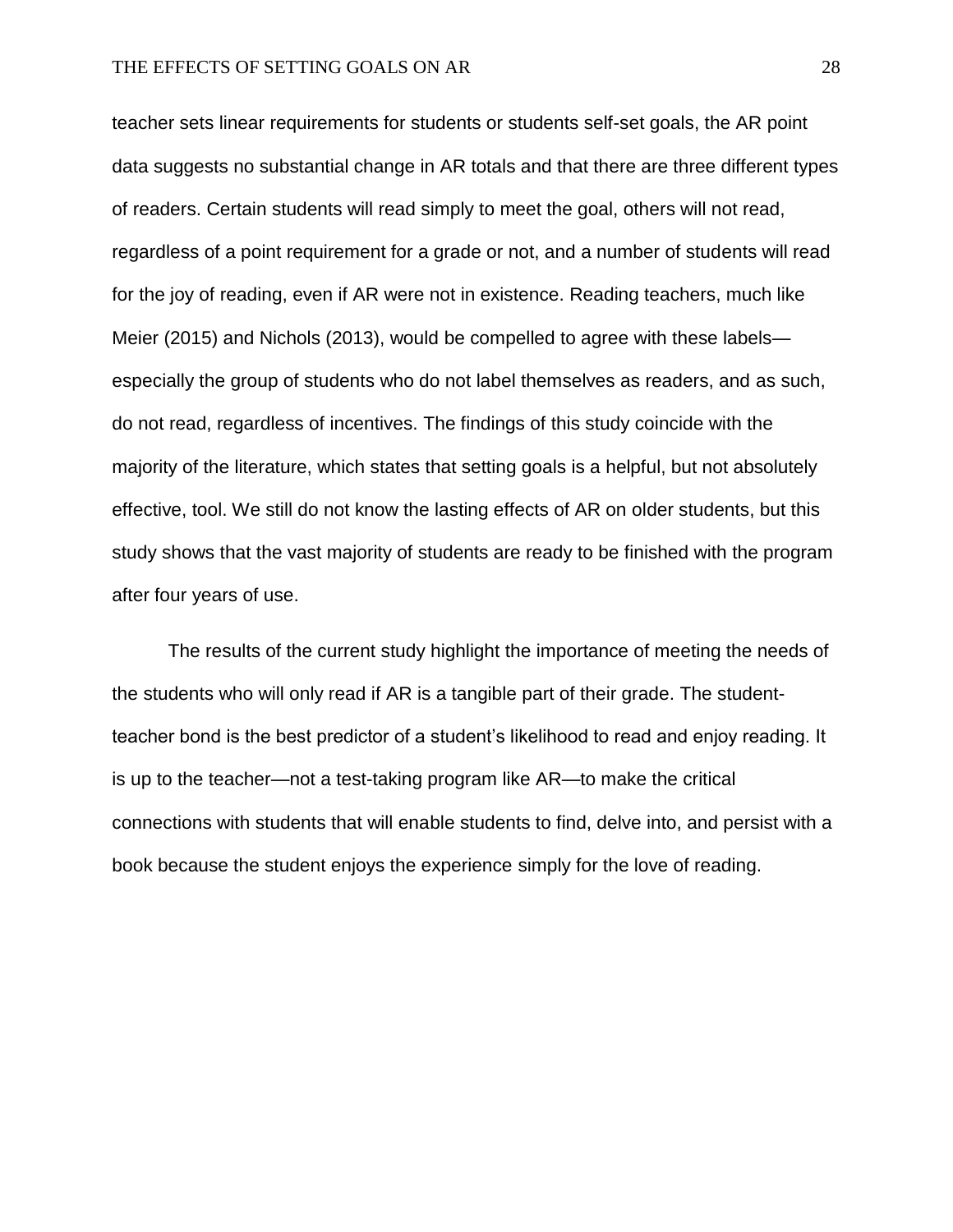#### **References**

- Applegate, A. and Applegate, M. (2010). A study of thoughtful literacy and the motivation to read. *The Reading Teacher*, *64(4),* 226-234.
- Becker, M., McElvany, N., & Kortenbruck, M. (2010). Intrinsic and extrinsic reading motivation as predictors of reading literacy: A longitudinal study. *Journal of Educational Psychology, 102*(4), 773-785.
- Bright, A. (2017). Improving reading strategies for a reluctant elementary reader. *The Journal of Teacher Action Research, 3(3),* 40-58.
- Cabral-Marquez, C. (2015). Motivating readers: Helping students set and attain personal reading goals. *The Reading Teacher*, 68(6), 464-472. doi: 10.1002/trtr.1332
- De Naeghel, J., Van Keer, H., Vansteenkiste, M., & Rosseel, Y. (2012). The relation between elementary students' recreational and academic reading motivation, reading frequency, engagement, and comprehension: A self-Determination theory perspective. *Journal of Educational Psychology, 104*(4), 1006-1021.
- De Naeghel, J., Valcke, M., De Meyer, I., Warlop, N., Van Braak, J., & Van Keer, H. (2014). The role of teacher behavior in adolescents' intrinsic reading motivation. *Reading and Writing: An Interdisciplinary Journal, 27*(9), 1547-1565. doi:10.1007/s11145-014-9506-3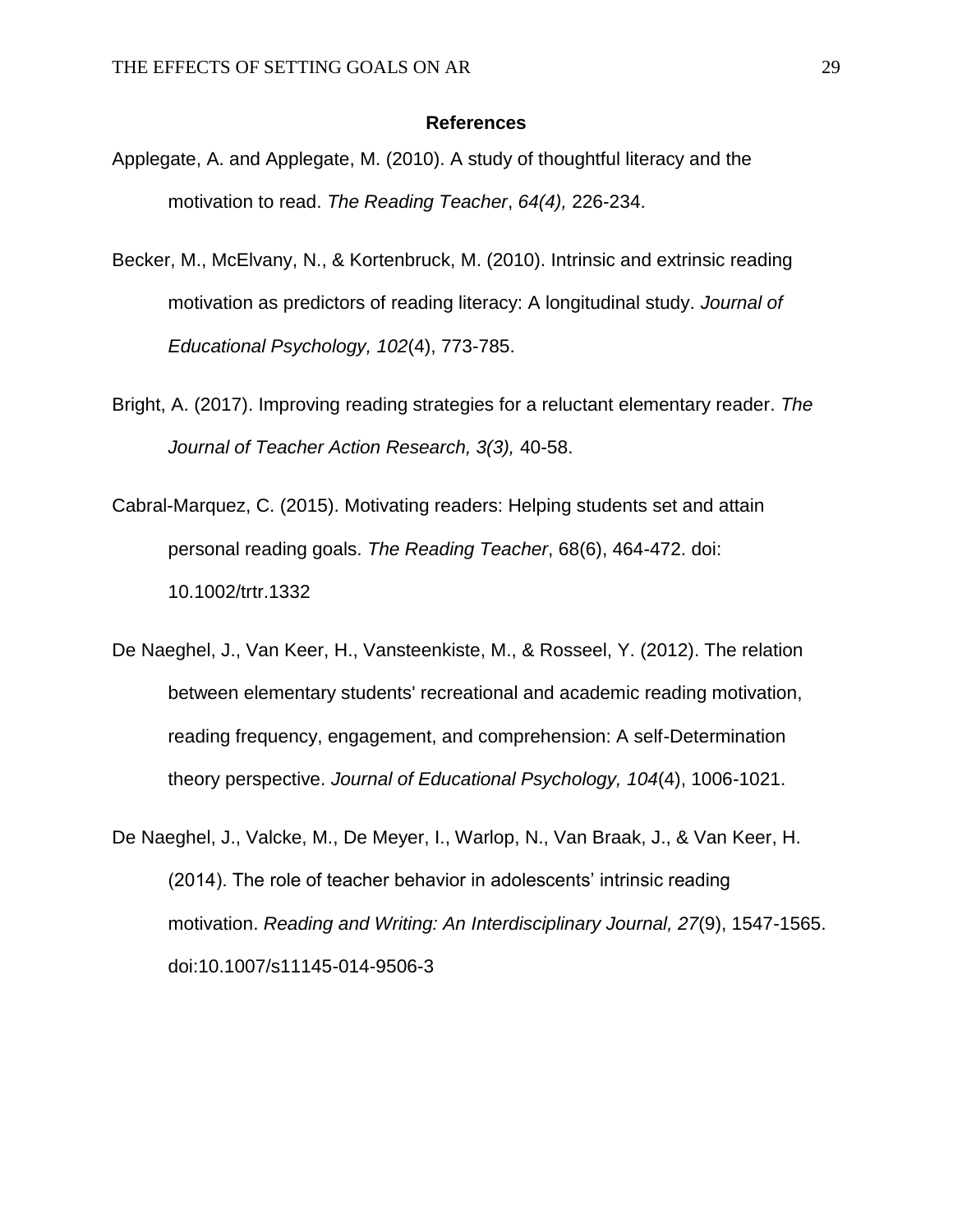- Edmunds, K., & Bauserman, K. (2006). What teachers can learn about reading motivation through conversations with children. *The Reading Teacher, 59*(5), 414-424. doi:10.1598/RT.59.5.1
- Gambrell, L. (1996). Creating classroom cultures that foster reading motivation. *Reading Teacher, 50*(1), 14-25.
- Guthrie, J., Klauda, S., & Ho, A. (2013). Modeling the relationships among reading instruction, motivation, engagement, and achievement for adolescents. *Reading Research Quarterly, 48*(1), 9-26. doi:10.1002/rrq.035
- Huang, S. (2011). A mixed method study of the effectiveness of the accelerated reader program on middle school students' reading achievement and motivation. *Reading Horizons, 51*(3), 229-246.
- Kohn, A. (1996). By all available means: Cameron and Pierce's defense of extrinsic motivators. *Review of Educational Research*, *66(1),* 1–4.
- Meier, D. and Wood, G. (2004). *Many children left behind: How the No Child Left Behind Act is damaging our children and our schools*. Boston, MA: Beacon Press.
- Meier, L. (2015). Choice and the reader's identity. *Journal of Teacher Action Research*, 21-29.
- Marinak, B., & Gambrell, L. (2010). Reading motivation: Exploring the elementary gender gap. *Literacy Research and Instruction, 49*(2), 129-141.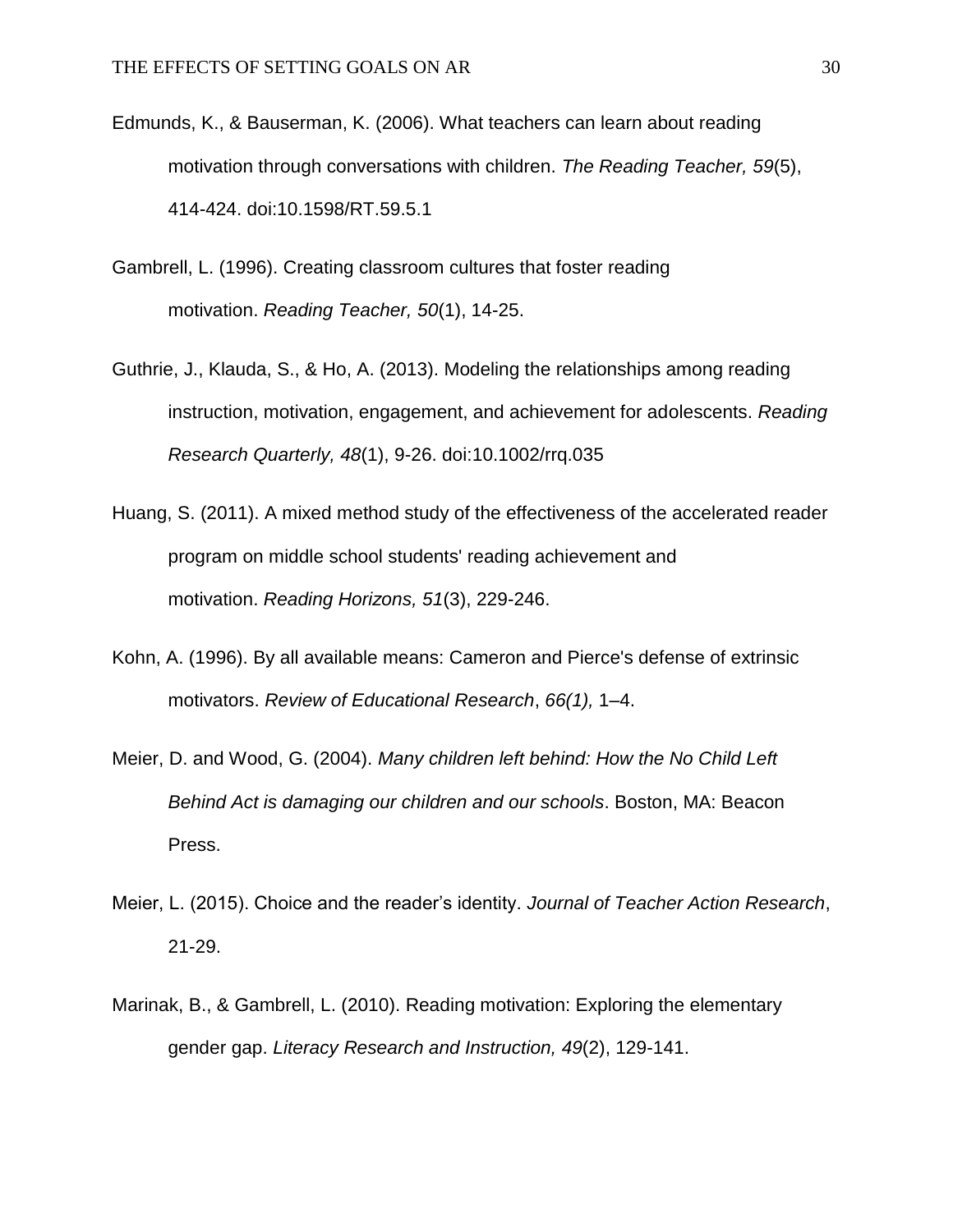- Marinak, B., & Gambrell, L. (2016). *No more reading for junk: Best practices for motivating readers*. Portsmouth, New Hampshire: Heinemann
- McGeown, S., Duncan, L., Griffiths, Y., & Stothard, S. (2015). Exploring the relationship between adolescent's reading skills, reading motivation and reading habits. *Reading and Writing: An Interdisciplinary Journal*, 28(4), 545-569. doi:10.1007/s11145-014-9537-9
- Morgan, P., & Fuchs, D. (2007). Is there a bidirectional relationship between children's reading skills and reading motivation? *Exceptional Children, 73*(2), 165-165.
- Nichols, J. (2013). *Accelerated Reader and its effect on fifth-grade students' reading comprehension* (Doctoral dissertation). Liberty University. Lynchburg, Virginia.
- Pavonetti, L., Brimmer, K., & Cipielewski, J. (2003). Accelerated reader: What are the lasting effects on the reading habits of middle school students exposed to accelerated reader in elementary grades? *Journal of Adolescent & Adult Literacy, 46*(4), 300-11.
- Powell-Brown, A. (2006). Why can't I just see the movie? Fostering motivation in children who struggle with reading. *Intervention in School and Clinic, 42*(2), 84- 90.
- Renaissance Learning. (2011). *Cleveland Metropolitan School District Reading Scores Transformed by Accelerated Reader*. Wisconsin Rapids, WI: Renaissance Learning.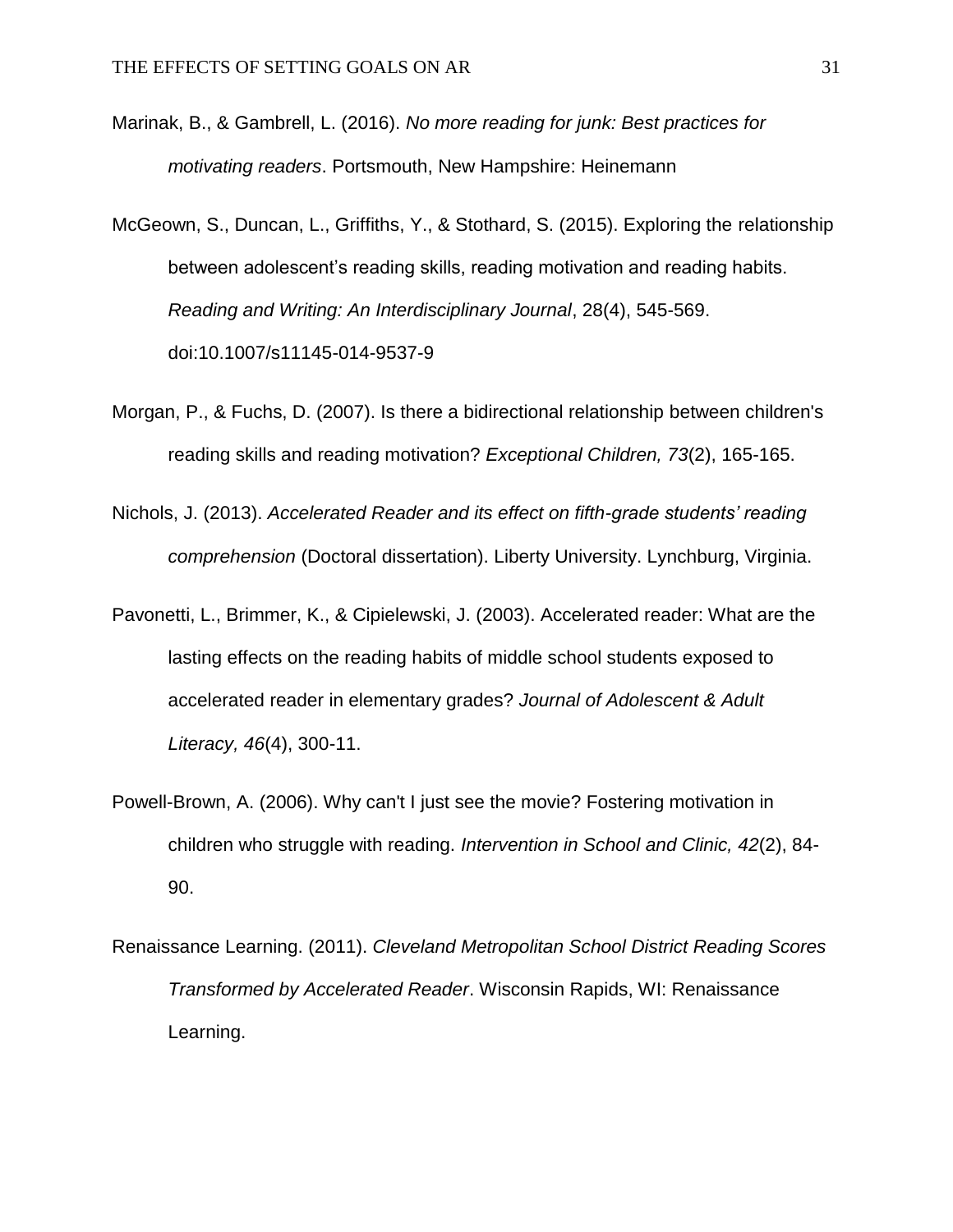Renaissance Learning. (2018). *Accelerated Reader*. Retrieved from www.renlearn.com/ar/default.aspx

- Schaffner, E., Schiefele, U., & Ulferts, H. (2013). Reading amount as a mediator of the Effects of intrinsic and extrinsic Reading motivation on reading comprehension. *Reading Research Quarterly, 48*(4), 369-385. doi:10.1002/rrq.52
- Schmidt, R. (2008). Really reading: What does accelerated reader teach adults and children? *Language Arts, 85*(3), 202-211.
- Shiefele, U. and Loweke, S. (2017). The nature, development, and effects of elementary students' reading motivation profiles. *Reading Research Quarterly, 53(4)* 405- 421.
- Siddiqui, N., Gorard, S., and See, B. H. (2015). *Accelerated Reader as a literacy catchup intervention during primary to secondary school transition phase*. Durham University.
- Troyer, M., Kim, J., Hale, E., Wantchekon, K., Armstrong, C. (2018). Relations among intrinsic and extrinsic reading motivation, reading amount, and comprehension: a conceptual replication. *Reading and Writing*. Springer Netherlands. https://doi.org/10.1007/s11145-018-9907-9
- Vogel, S. (2009). The Politics of Plastics: The Making and Unmaking of Bisphenol A "Safety". *American Journal of Public Health*. Accessed from https://www.ncbi.nlm.nih.gov/pmc/articles/PMC2774166/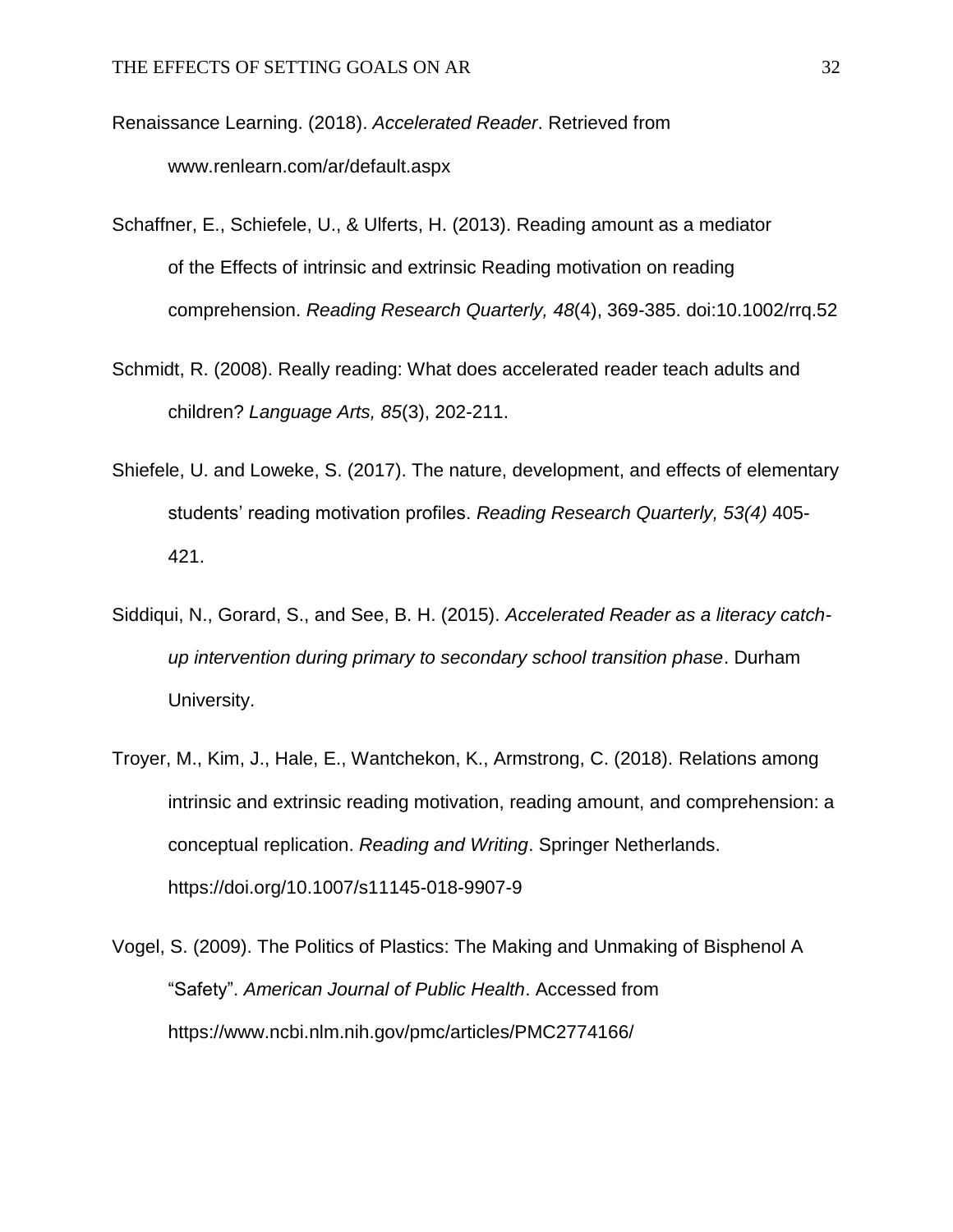- Wigfield, A., Gladstone, J., & Turci, L. (2016). Beyond cognition: Reading motivation and reading comprehension. *Child Development Perspectives, 10*(3), 190-195. doi:10.1111/cdep.12184
- Williams, L., Hedrick, W., & Tuschinski, L. (2008). Motivation: Going beyond testing to a lifetime of reading. *Childhood Education, 84*(3), 135-135.
- Wolters, C., Denton, C., York, M., & Francis, D. (2014). Adolescents' motivation for reading: Group differences and relation to standardized achievement. *Reading and Writing: An Interdisciplinary Journal, 27*(3), 503-533. doi:10.1007/s11145- 013-9454-3
- Yohe, P. (1997). Reading motivation. *Emergency Librarian, 24*(5), 31-32.